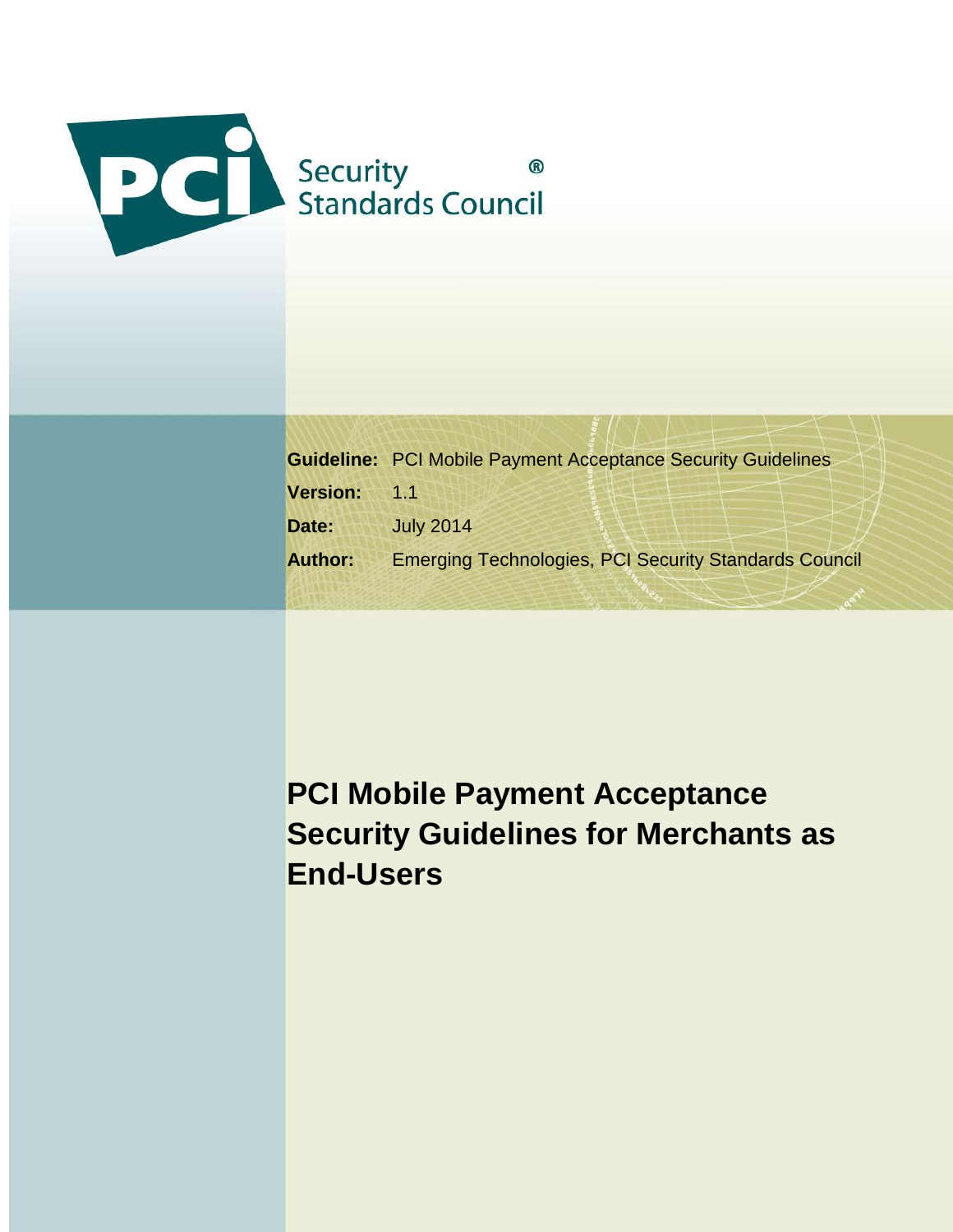

# **Table of Contents**

| $1_{-}$     |  |  |
|-------------|--|--|
| 1.1.        |  |  |
| 1.2.        |  |  |
| 1.3.        |  |  |
| 1.4.        |  |  |
|             |  |  |
| 2.1.        |  |  |
| 2.2.        |  |  |
| 3.          |  |  |
| 4.          |  |  |
| 5.          |  |  |
| 5.1.        |  |  |
| 5.2.        |  |  |
| 5.3.        |  |  |
| 5.4.        |  |  |
| 5.5.        |  |  |
| 5.6.        |  |  |
| 5.7.        |  |  |
| 6.          |  |  |
| 6.1.        |  |  |
| 6.2.        |  |  |
| 6.3.        |  |  |
| 6.4.        |  |  |
| 6.5.        |  |  |
| 6.6.        |  |  |
| 6.7.        |  |  |
| Appendix A: |  |  |
| Appendix B: |  |  |
| Appendix C: |  |  |
| Appendix D: |  |  |
| D.1.        |  |  |

The intent of this document is to provide security risk-reduction recommendations. Information provided here does not augment, replace or supersede requirements in the PCI Data Security Standard.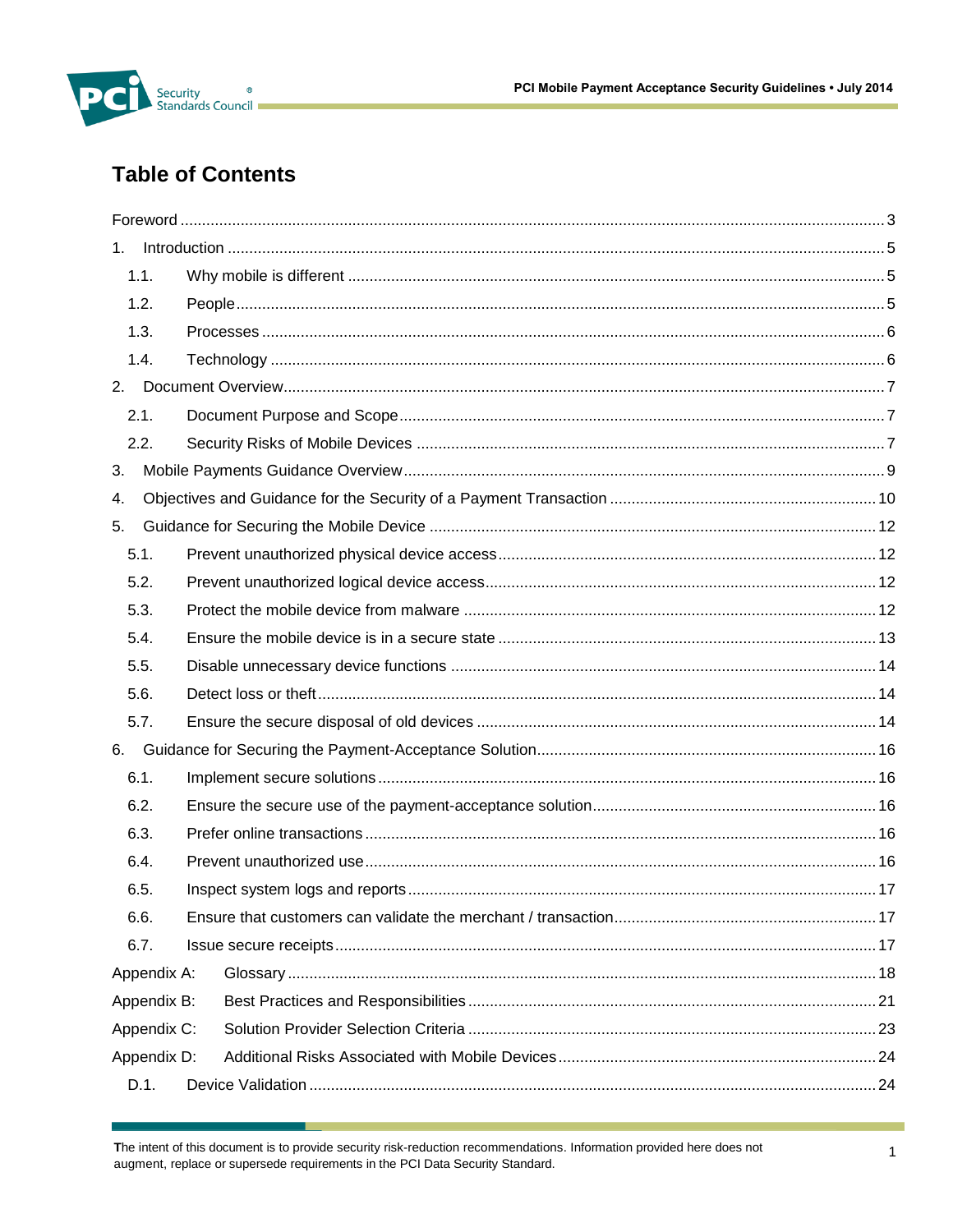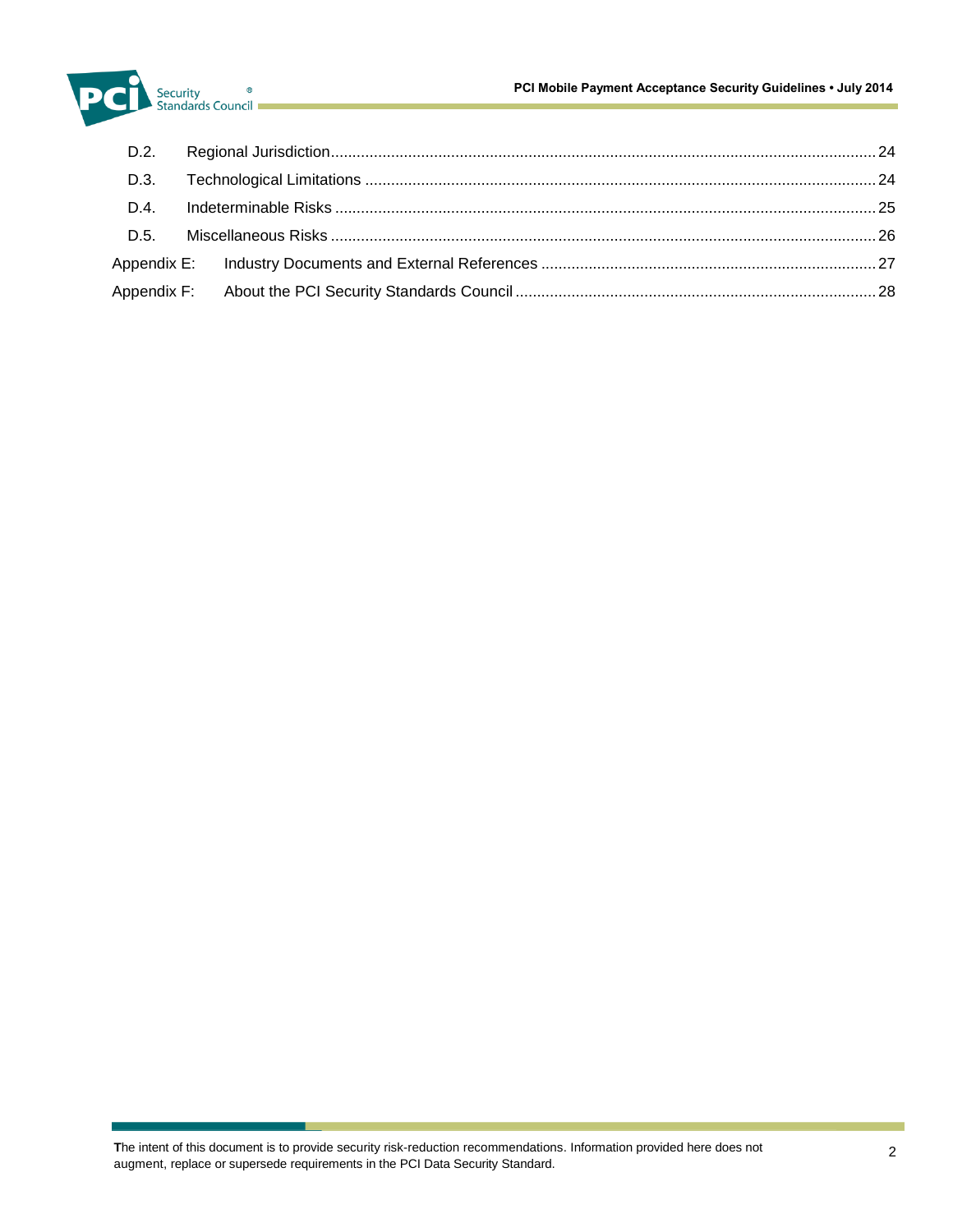

# **Foreword**

l

The PCI Security Standards Council (PCI SSC) is an open global forum for the ongoing development, enhancement, storage, dissemination, and implementation of security standards for account data protection. The rapid development of payment-acceptance alternatives using mobile technologies has led PCI SSC to consider its approach to provide guidance to secure all implementations.

The PCI Security Standards Council charter provides a forum for collaboration across the payment space to develop security standards and guidance for the protection of payment card data wherever it may be stored, processed, or transmitted—regardless of the form factor or channel used for payment. All this applies only when a merchant, service provider, or other entity accepts payment card data from their customers. In other words, when individuals load their own primary account numbers (PAN) into their own devices, the individuals are not required to validate their own devices to PCI standards. Conversely, when the same mobile device is transformed into a point of sale (POS) for a merchant to accept account data, there is the responsibility to protect that information. Thus, PCI standards begin to apply when a mobile device is used for payment card acceptance.

This document focuses on payment-acceptance applications that operate on any consumer electronic handheld device (e.g., smartphone, tablet, or PDA) that is not solely dedicated<sup>1</sup> to payment-acceptance transaction processing and where the electronic handheld device has access to clear-text data. For ease of reference, this subcategory is referred to as "Category 3, Scenario 2." Separate PCI standards and documentation available on the [PCI SSC](https://www.pcisecuritystandards.org/security_standards/documents.phphttps:/www.pcisecuritystandards.org/security_standards/documents.php) [website](https://www.pcisecuritystandards.org/) deal with all other categories and scenarios:

- *Mobile Payment-Acceptance Applications and PA-DSS FAQs*
- *PCI PTS POI Modular Security Requirements* (Category 1)
- *PCI Payment Application Data Security Standard (PA-DSS)* (Category 2)
- *Accepting Mobile Payments with a Smartphone or Tablet* (Category 3, Scenario 1)

In June 2011, PCI SSC agreed (see *PA-DSS and Mobile Applications FAQs, 22 June 2011*) that mobile payment-acceptance applications that qualify as Category 3 will not be considered for PA-DSS validation until the development of appropriate standards to ensure that such applications are capable of supporting a merchant's PCI DSS compliance.

The purpose of this document is to provide guidance to merchants on how to implement a secure mobile payment-acceptance solution. While not exhaustive, this document outlines a variety of both traditional and less conventional mechanisms to isolate account data and protect it from exposure.

 $1$  "Solely dedicated" means that the device is not technically able to do anything but accept payments.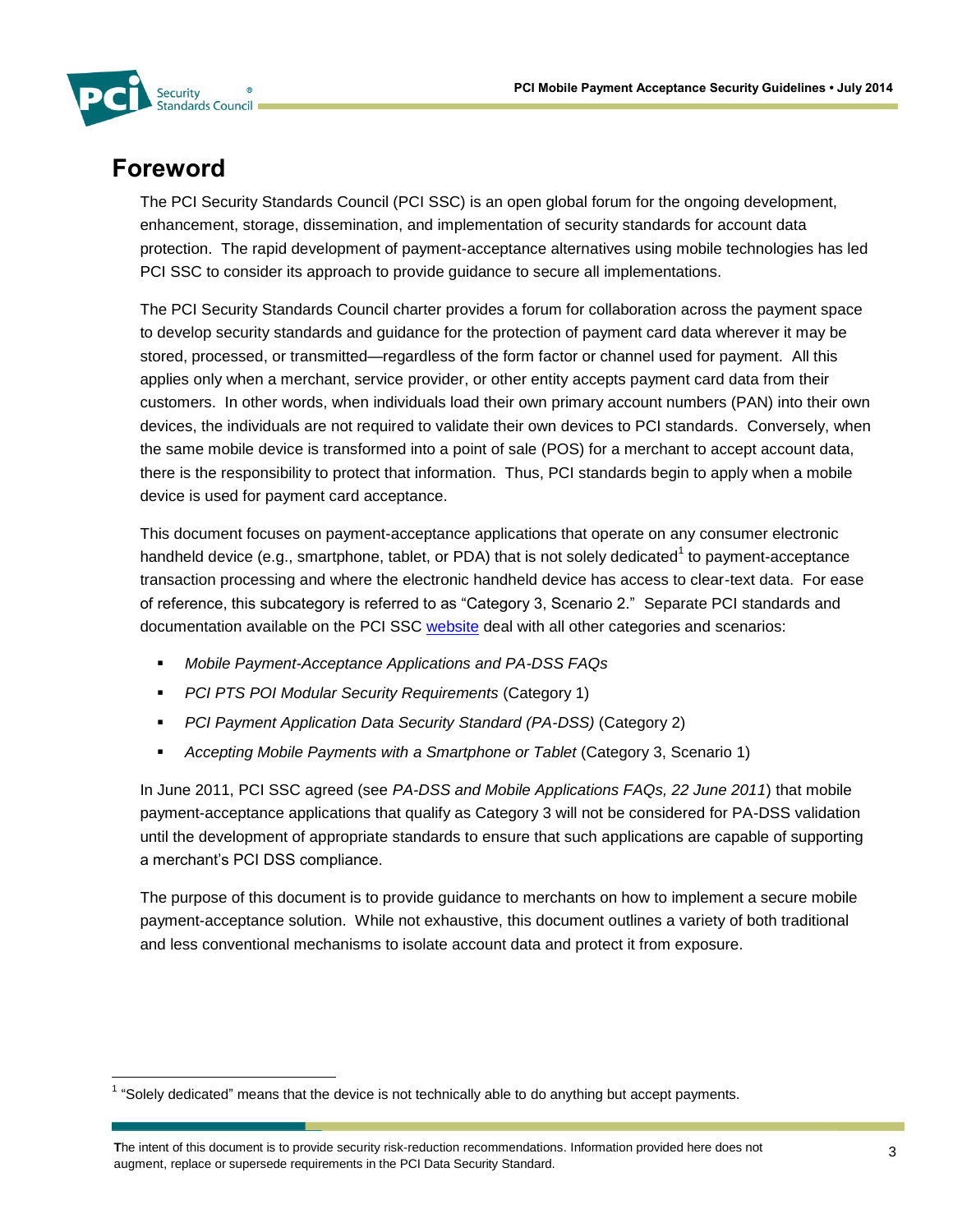

#### **Disclaimer**

Please consider carefully the limitations of this document. In particular:

- No presumption should be made that meeting the guidelines and recommendations expressed in this document would cause a solution to be compliant with PCI DSS. Entities wishing to use such solutions would need to make their own risk assessments around the use of such solutions in consultation with their acquirers and applicable payment brands. Such solutions would be included in an entity's annual PCI DSS assessment to ensure that the application and its operating environment are compliant with all applicable PCI DSS requirements.
- Due to its rapid evolution, payment brands may have differing approaches to mobile payment acceptance. The guidelines and recommendations expressed in this document may not be sufficient by themselves to meet the specific requirements of all payment brands or territories. For example, manual key entry on a merchant-owned mobile device may be prohibited in some territories but permitted in others. For information and in the event of any doubt, please contact your acquirer and/or the relevant payment brands/territories.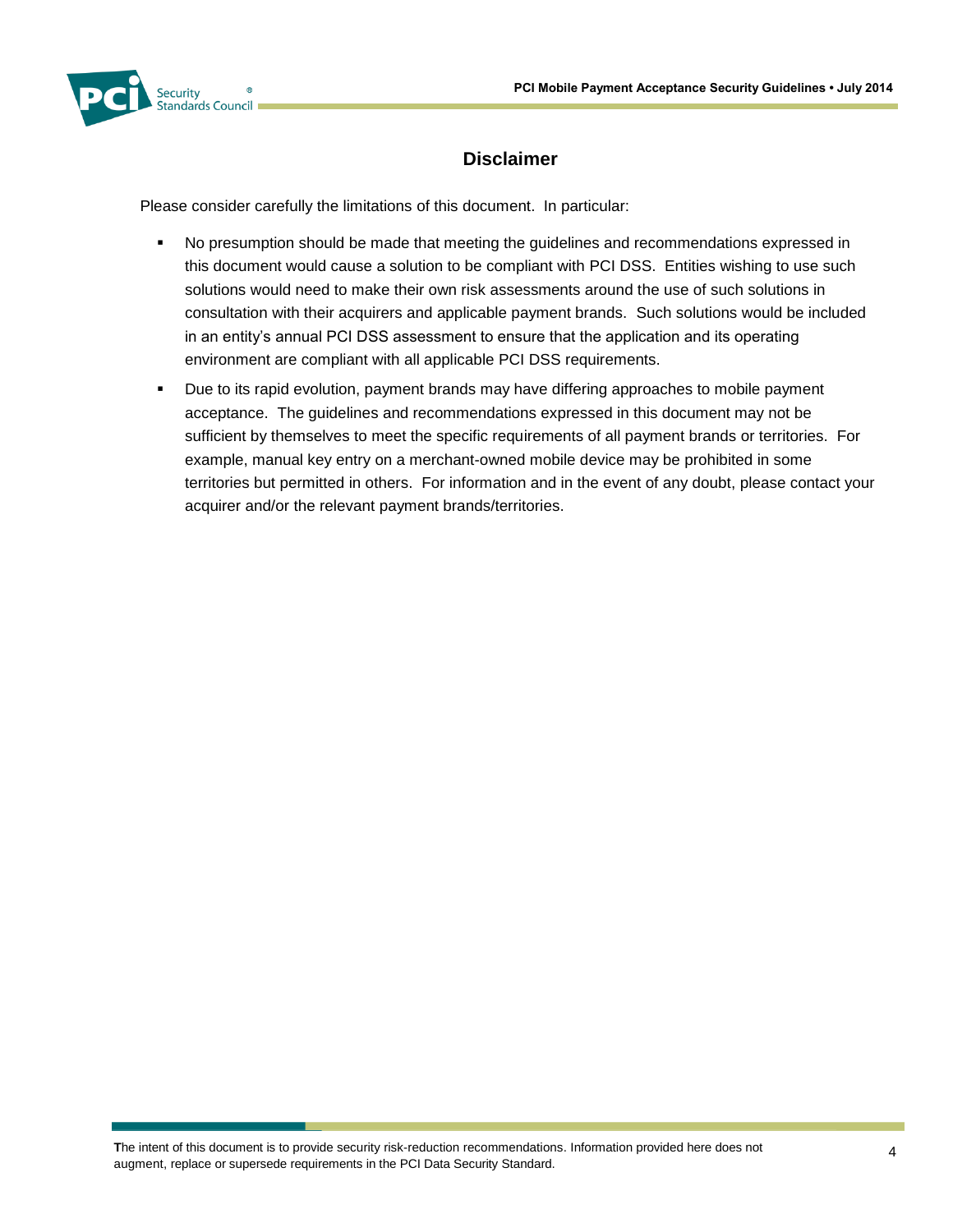

# **1. Introduction**

# **1.1. Why mobile is different**

The uniqueness of mobile devices introduces challenges in securing that environment. General-purpose mobile devices are often built with a goal of being easy to use by the consumer. These devices do not typically provide the same level of data security you would expect when using a payment card at a traditional retail store. Due to the design, almost any mobile application could access account data stored in or passing through the mobile device. This poses a challenge for merchants to demonstrate adherence to the PCI Data Security Standard.

Trust is even more significant for mobile payments because that environment is fragmented across manufacturers of devices, developers of operating systems, application designers, network carriers, and the use of various protocols to connect these different entities. Payment security has always been a shared responsibility. Ensuring mobile acceptance solutions are deployed securely requires that all parties in the payment chain work together in this effort.

*PCI Mobile Payment Acceptance Security Guidelines* discusses those challenges alongside opportunities to leverage emerging security controls. These controls should raise the confidence for all stakeholders to accept payments through a mobile device as a point of sale. While not exhaustive, this document outlines a variety of both traditional and less conventional mechanisms to aid the merchant in securely implementing a mobile payment-acceptance solution.

We often hear that security is about the people, processes, and technology. As you will see, this also holds true for mobile payment acceptance.

# **1.2. People**

The same PCI principles apply to mobile for secure coding best practices and protection of account data but the people doing the coding are often different. Developers writing applications for mobile devices may not be the same developers who were trained to code web applications or traditional POS applications. As such, they may not be aware of their responsibility to create a secure work environment with quality assurance for the security that others will rely on.

Users of those applications, such as a new merchant, may be unaware of their responsibilities for safely accepting payment cards. The more secure the solution is prior to entering the market, the less risk there is to the merchant accepting payments on mobile devices. Still, adopting new technology requires a good amount of awareness in order for these businesses and their employees to operate the applications and devices correctly.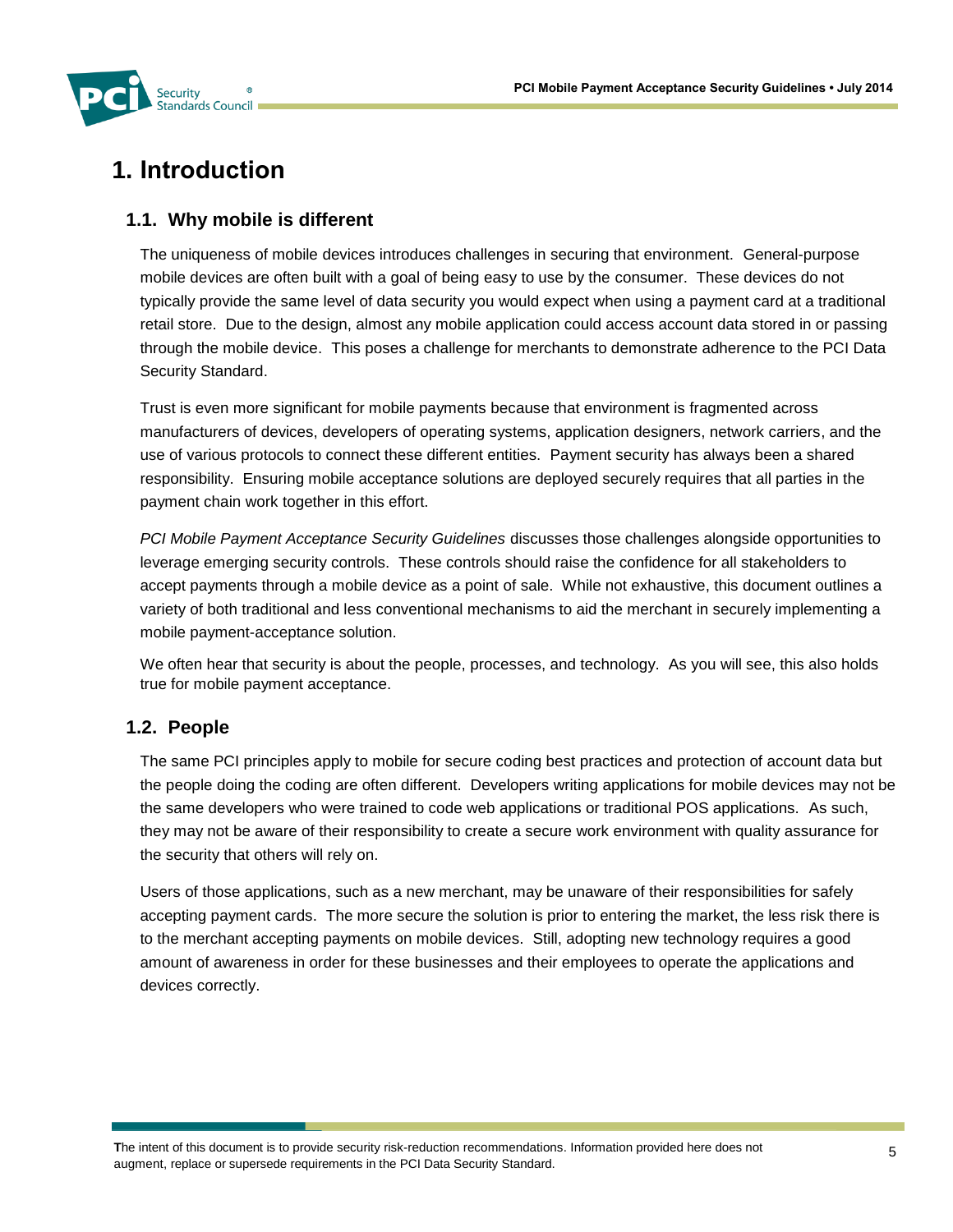

# **1.3. Processes**

Several issues may arise when considering how to implement mobile acceptance processes. For example: If the reader fails, is there a manual key-entry process to accept payment card data securely? The business owner might use the mobile device both for accepting account data and for personal use; in which case, can the activities be segregated? What if the mobile device is owned by an individual and not the employer? This raises process challenges for updating the mobile device against malware and for other patch management as part of company procedure, as these processes may be deemed as invading the privacy of the device owner. Similarly, applications may be downloaded for personal use, and an enterprise may be unable to prevent and/or monitor mobile activity leading to unauthorized access to the account data. These are just some examples of the processes introduced by mobile devices that previously may not have been an issue for merchants using traditional, trusted POS terminals.

# **1.4. Technology**

Technology to protect data within mobile devices is evolving at a rapid rate. How will these devices be developed to provide protection equivalent to current POS systems? Can the device mimic the protections of an Encrypting PIN Pad (EPP) and the trust it provides for access to PIN? Can the technology help detect fraudulent use of mobile devices? Can it also be designed to respond to tampering of the application or the mobile device? As the technology matures, solutions will emerge that provide confidence to merchants that they are securing their customers' data and preventing attacks against the powerful tool that they hold in their hand.

*PCI Mobile Payment Acceptance Security Guidelines* encourages the secure implementation of mobile payment-acceptance solutions to guard against both the expected and the unexpected attacks. It encourages monitoring for advancements that improve integrity and preparing for newly discovered threats. It advises diligence in the use and enforcement of policy and a newly required awareness for what is a safe transaction. By following these guidelines, merchants can safely implement a mobile payment-acceptance solution that will enable mobile commerce to flourish.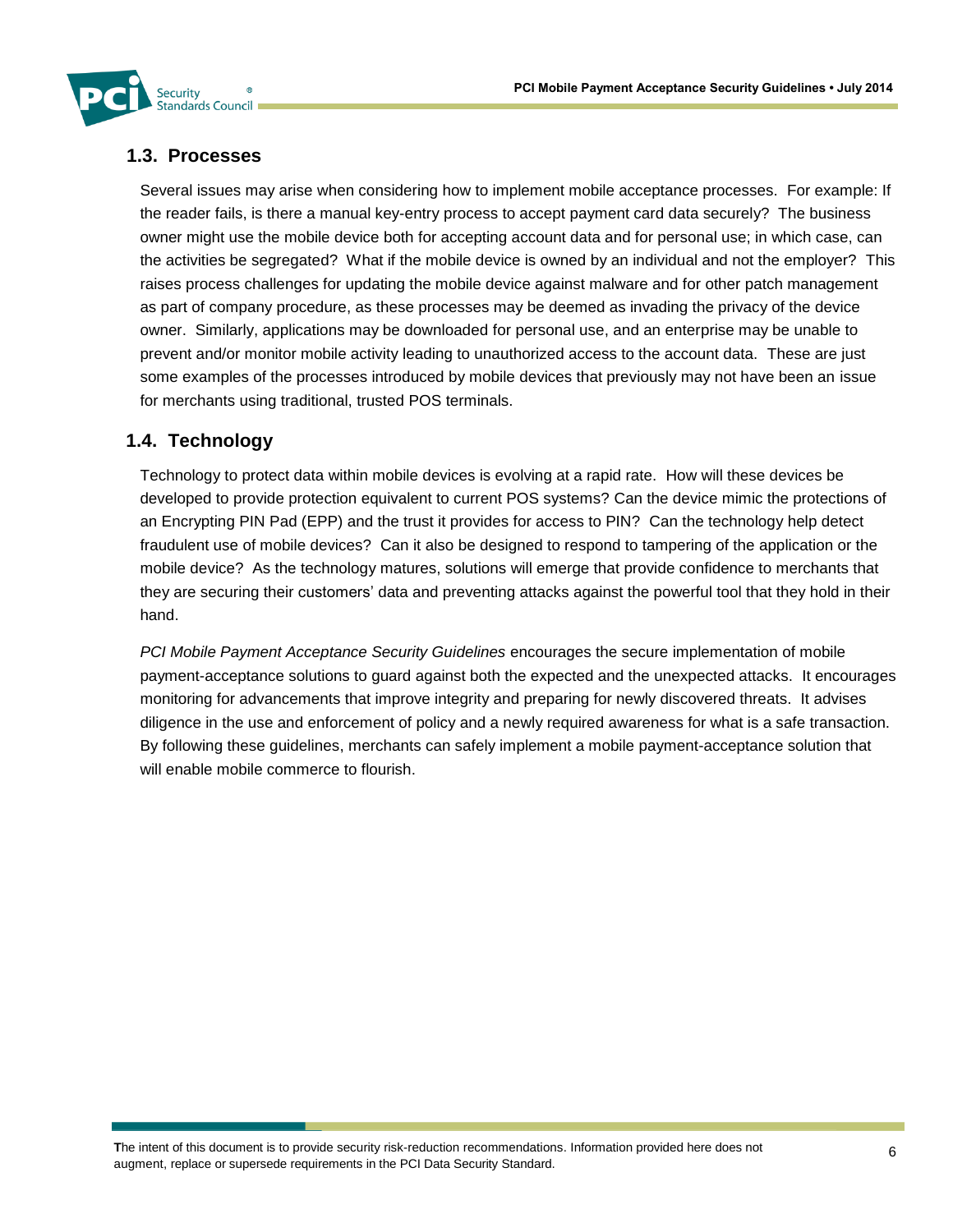

# **2. Document Overview**

# **2.1. Document Purpose and Scope**

The Payment Card Industry Security Standards Council (PCI SSC) recognizes that merchants may use consumer electronic handheld devices (e.g., smartphones, tablets, PDAs, or collectively, "mobile devices") that are not solely dedicated to payment acceptance for transaction processing. For instance, a merchant might use an off-the-shelf mobile device for both personal use and payment acceptance. Many of these devices have yet to incorporate generally accepted information security standards.

Though not mandated by PCI SSC, guidelines and best practices documents are produced to help educate and create awareness of challenges faced by the payment industry. This document focuses on guidance for merchants that plan to accept payments with a mobile device. Where merchants' mobile device hardware and software implementation cannot currently meet the guidelines documented herein, they may choose to implement a PCI-validated, Point-to-Point Encryption (PCI P2PE) solution. Implementing such a solution would include the addition of a PCI-approved Point of Interaction (POI) device. With the use of a validated solution, account data is encrypted by the POI, and the mobile device would simply act as the conduit through which the encrypted payment transaction is transmitted.

#### *2.1.1 Implementation Scenarios*

This document focuses on two different scenarios for implementing a mobile payment-acceptance solution. In the first scenario, the solution provider is responsible for the mobile app and for all the back-end processes. Additionally, the solution provider is the device owner and has provided the devices to a merchant. In the second scenario, the solution provider is responsible for the mobile app, the back-end processes, and the merchant is the device owner. Deciding who is responsible for which best practice can be confusing given the closely related and sometimes overlapping roles of the merchant and solution provider. For more clarity, see the "Best Practices and Responsibilities" matrix in Appendix B.

# *2.1.2 BYOD Scenario*

There is one scenario this document does not discuss, and that is the BYOD (bring your own device) scenario. This is the scenario where an employee brings a device to work that the employee (who is not the merchant) owns and controls. Since the BYOD scenario does not provide the merchant with control over the content and configuration of the device, it is not recommended as a best practice.

This document provides guidance and good practice only, and does not replace, dilute or remove any merchant's existing compliance requirements under PCI-DSS. If you are in any doubt, please contact your acquirer.

# **2.2. Security Risks of Mobile Devices**

This document defines mobile devices as consumer electronic handheld devices (e.g., smart phones, tablets, or PDAs) that are not solely dedicated to payment acceptance for transaction processing. These devices span a broad spectrum of features and functions ranging from cellular handsets that only support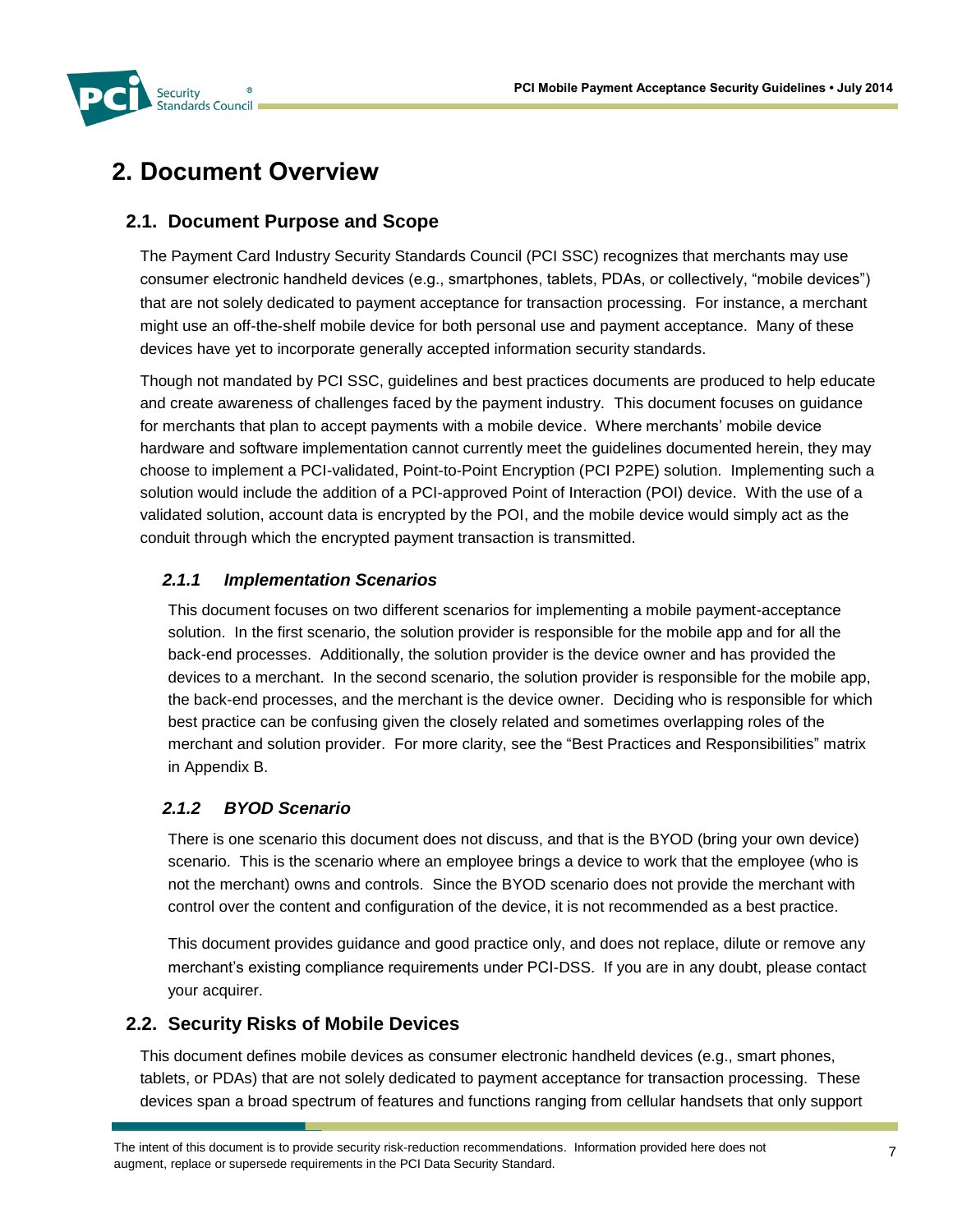

telephone functionality to "smart phones" and "tablets" that have a broader functionality.

Any risk that exists on a standard desktop or laptop computer may also exist on a mobile device. In addition, mobile devices may have a broader set of functionalities than standard desktop and laptop computers, resulting in more security vulnerabilities. Along with the standard communication methods of traditional desktop and laptop computers, mobile devices may also include multiple cellular technologies (e.g., LTE, CDMA and GSM), GPS, Bluetooth, infrared (IR), and near-field communication (NFC) capabilities. Risk is further increased by removable media (e.g., SIM card and SD card), the internal electronics used for testing by the manufacturer, embedded sensors (e.g., tilt or motion sensors, thermal sensors, pressure sensors, and light sensors), and biometric readers. Furthermore, vendor and network operator-level logging and debugging configurations may introduce additional risks.

An inherent risk with mobile devices is the fact that they are *mobile*. A mobile device with wireless connectivity allows it to be removed from a merchant's location, which is usually assumed to be safe, and taken to a location that is convenient for the customer. This can provide benefits to the merchant but it also creates many security risks. One of the risks to the merchant is the ease for a criminal to steal such a terminal, modify it, and return it without anyone realizing it was gone. Since the mobile device has no fixed location, keeping track of it, a clear merchant responsibility, becomes more challenging. Remember, merchants are the first line of defense for POS fraud and are involved in the execution of the vast majority of controls suggested or required by PCI SSC.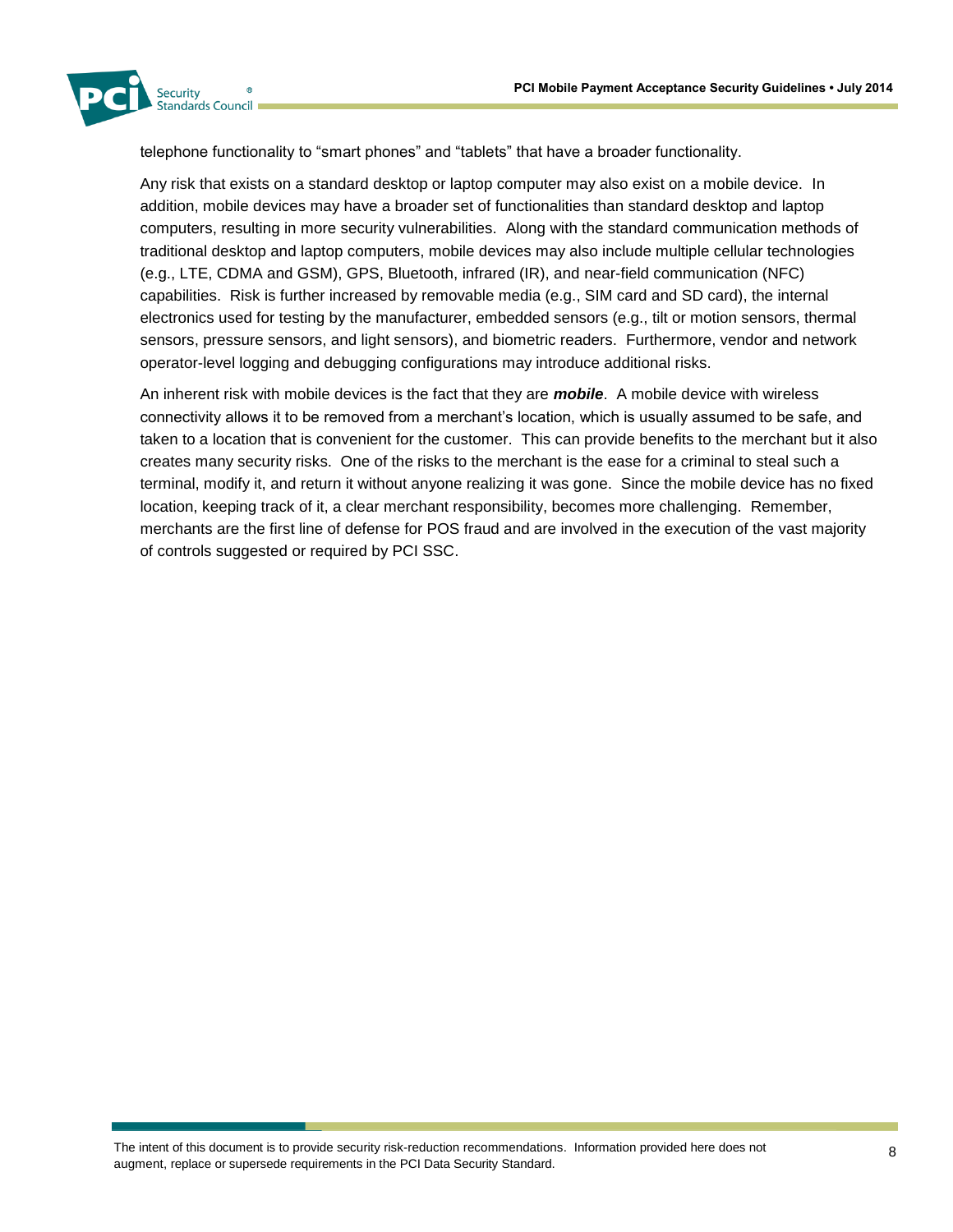

# **3. Mobile Payments Guidance Overview**

The cardholder data environment (CDE) is comprised of people, processes, and technology that store, process, or transmit cardholder data or sensitive authentication data, including any connected system components. This document does not focus on a PCI-validated P2PE solution, but on providing guidance to reduce security risks in otherwise noncompliant mobile devices.

This document organizes the mobile payment-acceptance security guidelines into the following three sections:

**Section 4:** Objectives and Guidance for the Security of a Payment Transaction

This section addresses the three main risks associated with mobile payment transactions: account data entering the device, account data residing in the device, and account data leaving the device.

**Section 5:** Guidelines for Securing the Mobile Device

This section contains a non-exhaustive list of possible measures merchants should take regarding the physical and logical security of mobile devices.

**Section 6:** Guidelines for Securing the Payment-Acceptance Solution

This section consists of guidance for the different components of the payment-acceptance solution including the hardware, software, the use of the payment-acceptance solution, and the relationship with the customer.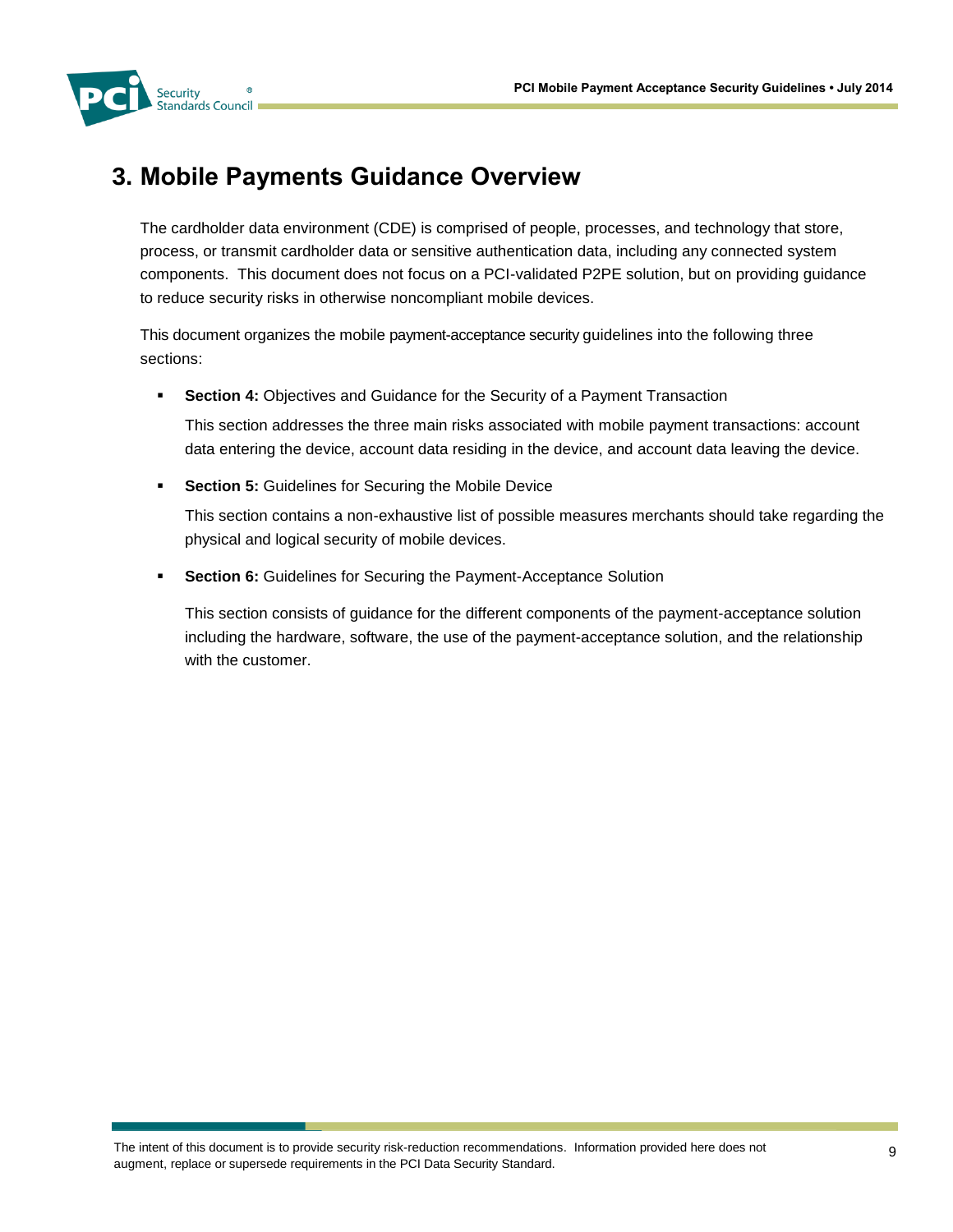

# **4. Objectives and Guidance for the Security of a Payment Transaction**

This section addresses the three main risks associated with mobile payment transactions: account data entering the device, account data residing in the device, and account data leaving the device. An objective with associated guidance is given to address each of the three risks.

#### *Objective 1: Prevent account data from being intercepted when entered into a mobile device.*

#### **Guidance:**

The merchant should not implement solutions that permit PIN entry directly into the mobile device. If the system incorporates PIN-entry capability, it should only occur through a PTS approved PIN Entry Device or EPP (Encrypting PIN Pad). Additionally, when entering account data, the merchant should ensure that nobody stationed nearby is "shoulder-surfing."

The merchant should verify that the mobile device accepting account data is an authorized device by validating its hardware and electronic serial numbers. Additionally, the software, firmware, and application version numbers should be verified before account data is entered. The solution provider should supply the merchant with documentation that explains to the merchant how to accomplish this verification.

If an external device, such as a secure card reader, is used for account data entry into the mobile device, the merchant should ensure that the mobile device it intends to use has been approved by the solution provider for connection with the external device. It is essential that you enable all proper security functions on the mobile device and, where necessary, apply all security updates and patches in accordance to solution provider documentation.

#### *Objective 2: Prevent account data from compromise while processed or stored within the mobile device.*

#### **Guidance:**

The merchant should ensure that only trusted individuals have access to the payment application and its associated environment.

The mobile device should be stored in a secure location when it is not in use. The merchant should consider locking the mobile device to the merchant's physical location when possible. The merchant should place mobile devices in a manner that offers the greatest level of security (less customer and employee access), observation, and monitoring when possible.

Where data passes through a network under the merchant's control (e.g., Wi-Fi or Bluetooth), ensure that it is implemented as a secure network per PCI DSS Requirement 4.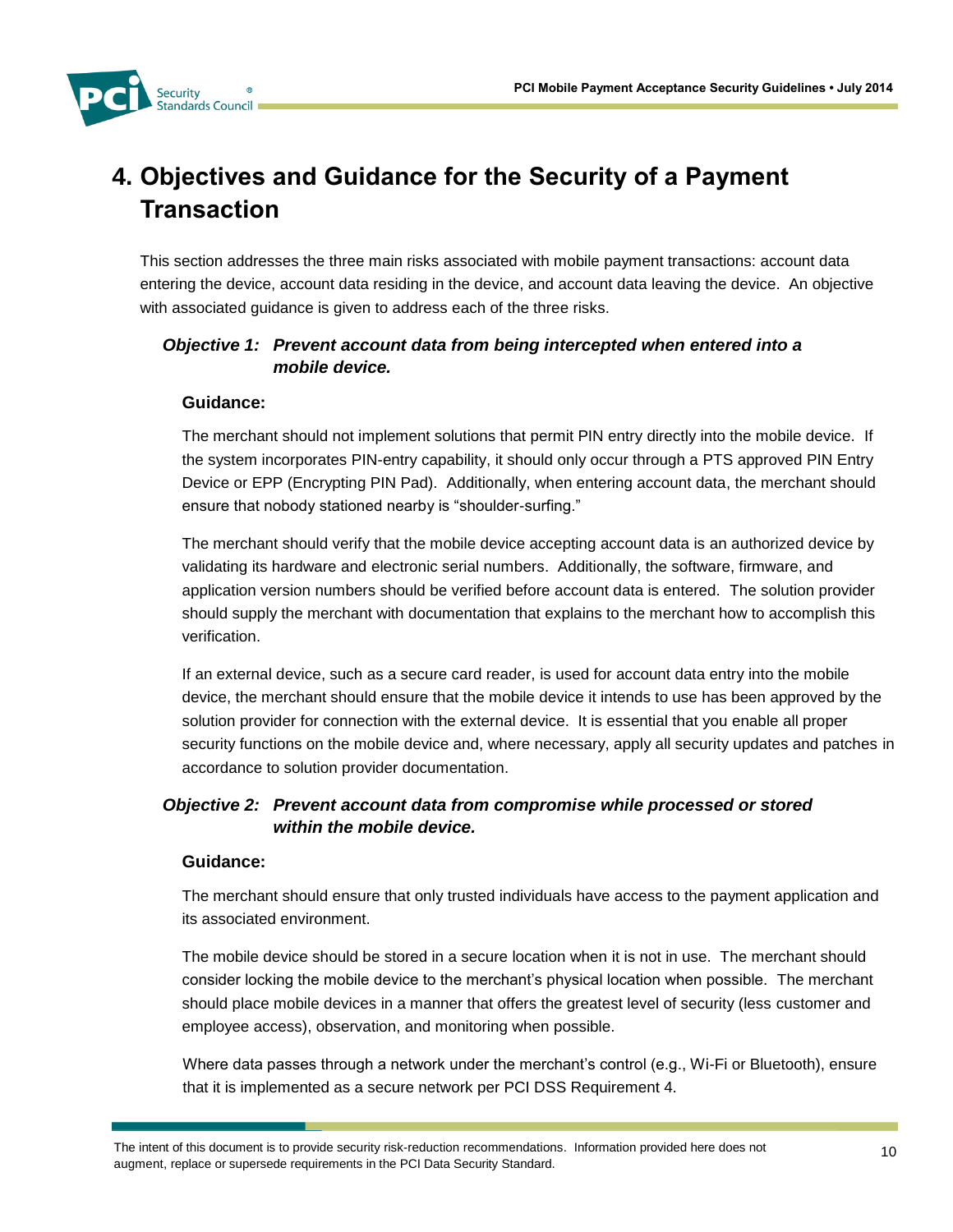

#### *Objective 3: Prevent account data from interception upon transmission out of the mobile device.*

#### **Guidance:**

Protect wireless transmissions per PCI DSS Requirements. Controls should include, but are not limited to the following:

- Change wireless vendor default encryption keys, passwords, and SNMP community strings.
- **Facilitate use of industry best practices to implement strong encryption for authentication and** transmission.
- Ensure that account data is never stored on a server connected to the Internet.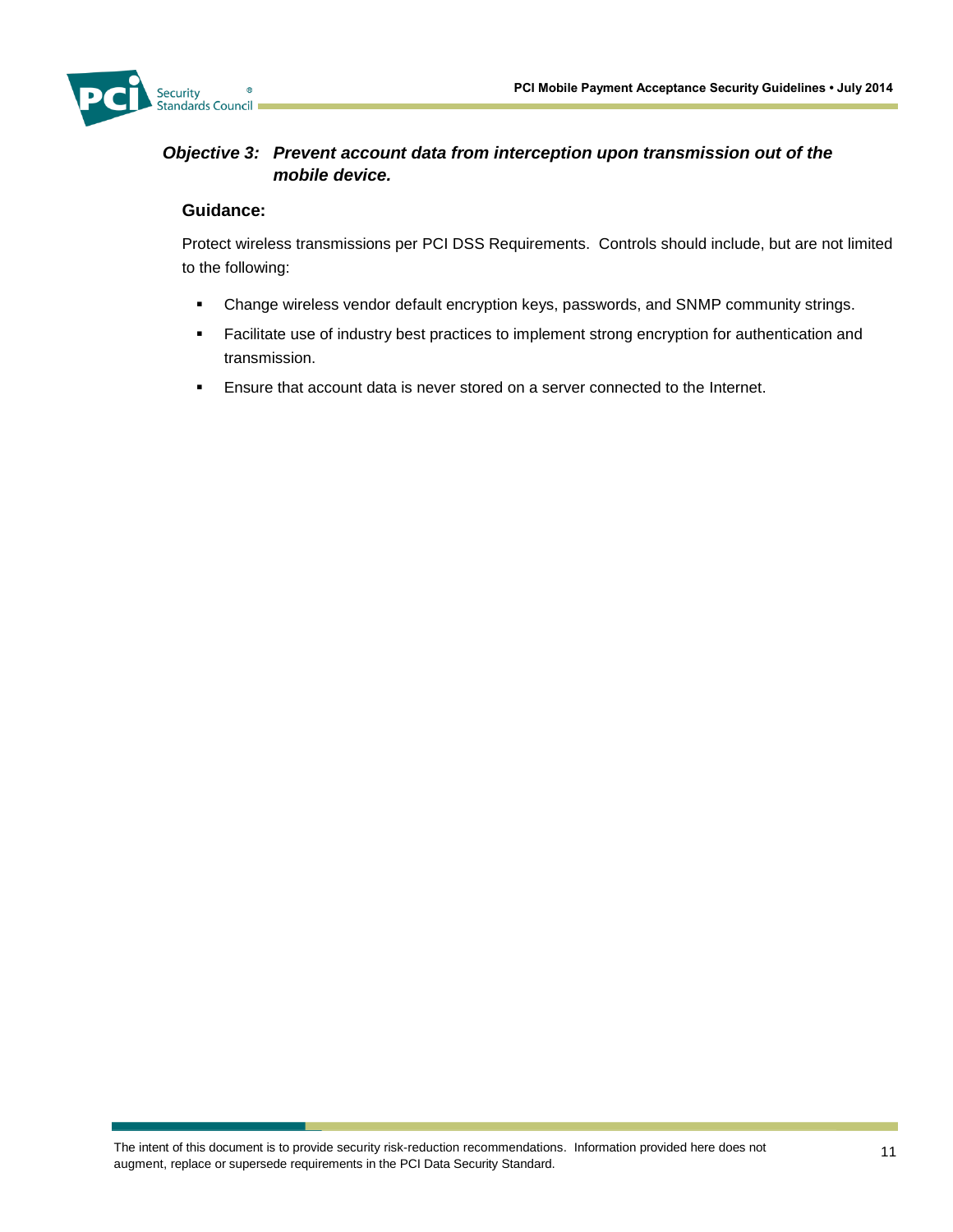

l

# **5. Guidance for Securing the Mobile Device**<sup>2</sup>

Where a merchant either owns or is otherwise responsible for a mobile device being used as part of a payment solution, it is the merchant's responsibility to take steps to establish and maintain the security of that device. The measures described in this section should also be applied to any additional hardware components that form part of the mobile payment-acceptance solution (e.g., card readers).

# **5.1. Prevent unauthorized physical device access**

5.1.1. The merchant is responsible for ensuring the integrity and security of the mobile device and its secure storage when not in use (e.g., locked in a cabinet, tethered to a counter or under 24 hour surveillance).

#### **5.2. Prevent unauthorized logical device access**

- 5.2.1. Restrict logical access to the mobile device to authorized personnel.
- 5.2.2. Always use logical device access protection methods (e.g., biometrics, complex passwords, or multi-factor authentication) provided as part of a payment solution either in preference or in addition to built-in methods provided by the device or the operating system manufacturer.
- 5.2.3. If payment solution vendor-provided authentication measures are not present, merchants should require users to authenticate themselves positively to the device using a secure, built-in device-authentication method such as password, PIN, or pattern. Do not rely on "Slide" or similar methods, as they do not provide authenticated access security. If possible, configure the authentication method to force the user to re-authenticate to the device after a specified amount of time.
- 5.2.4. Merchants should consider using full disk encryption on mobile devices, if available. This provides additional protection in the event of theft or loss of the device and may also prevent users from disabling device-level authentication.

# **5.3. Protect the mobile device from malware**

- 5.3.1. As with other sophisticated computing devices, mobile devices are susceptible to infection by malware and other threats. Therefore, establish sufficient security controls to protect mobile devices from malware and other software threats. For example, install and regularly update the latest anti-malware software (if available). As another example, consider application wrapping, which can be employed with an MDM (Mobile Device Management) solution to prevent and/or remove malicious software and applications.
- 5.3.2. Deploy security software products on all mobile devices including antivirus, antispyware, and software authentication products to protect systems from current and evolving malicious

<sup>&</sup>lt;sup>2</sup> See PCI Mobile Payment Acceptance Security Guidelines for Developers for more information.

The intent of this document is to provide security risk-reduction recommendations. Information provided here does not augment, replace or supersede requirements in the PCI Data Security Standard.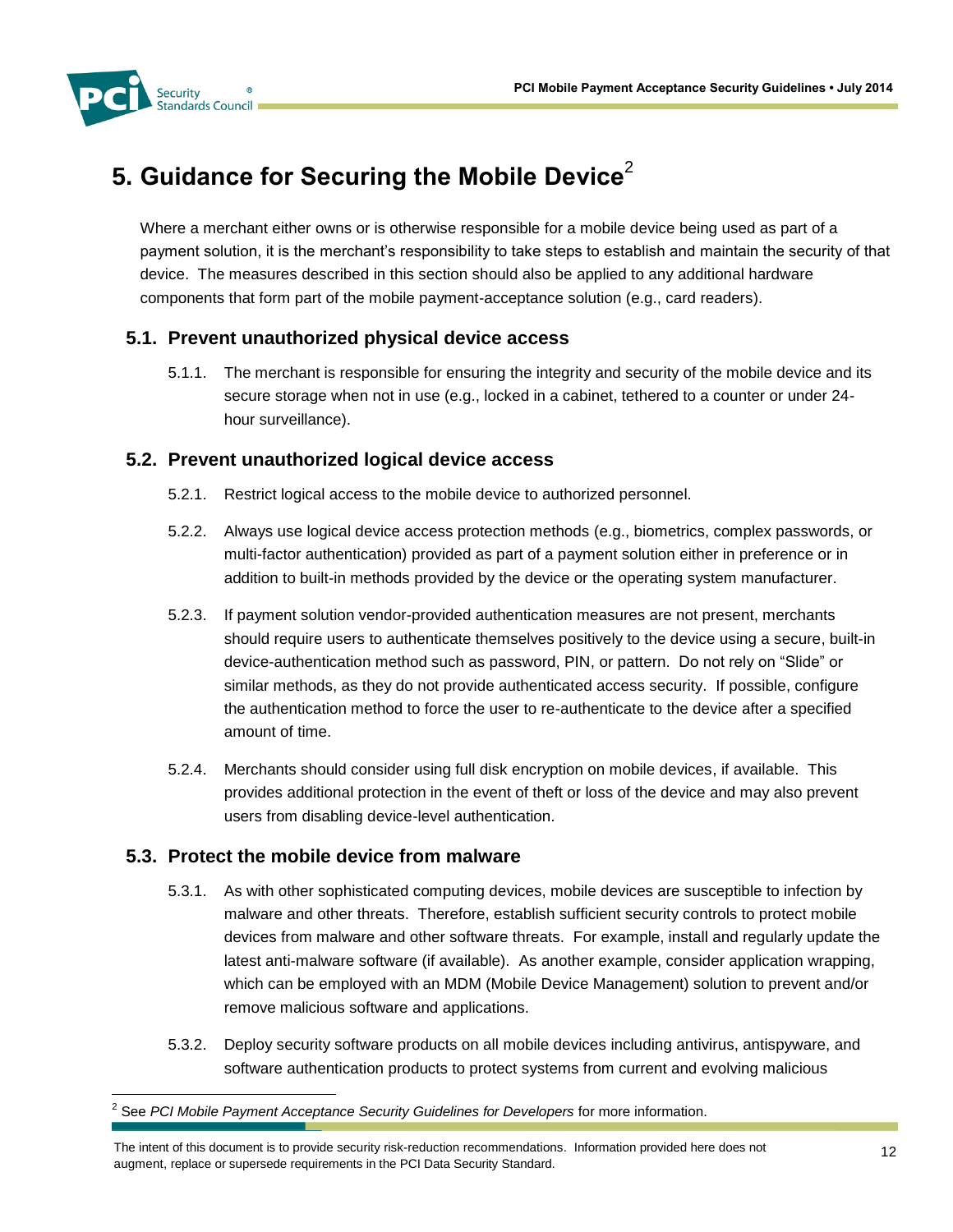

software threats. All software should be installed from a trusted source.<sup>3</sup> If anti-malware software is not available, employ MAM (Mobile Application Management) or MDM solutions that can monitor, evaluate, and remove malicious software and applications from the device. Furthermore, if possible, it is ideal to deploy both anti-malware and MDM solutions (mentioned above) to protect the device from malicious software and applications.

- 5.3.3. Merchants should not circumvent any security measures on the mobile device (e.g., enabling USB debugging if already disabled or rooting the mobile device).
- 5.3.4. To avoid introducing new attack vectors onto a mobile device, install only trusted software that is necessary to support business operations and to facilitate payment.
- 5.3.5. The merchant should require the following activities of its solution provider:
	- **The solution provider should regularly update their payment application and indicate to** the merchant when updates are available and are safe to install.
	- The solution provider should have restrictions on their payment application so that it only functions on a device running approved firmware.
	- The solution provider should supply documentation that details any update procedures the merchant needs to follow.
	- **The solution provider should be in communication with the merchant and make them** aware of newly discovered vulnerabilities. Additionally, the solution provider should provide guidance to merchants when new vulnerabilities are discovered, as well as provide tested patches for any of these vulnerabilities.

# **5.4. Ensure the mobile device is in a secure state**

- 5.4.1. It is strongly recommended that mobile devices are scanned by security software (e.g., detecting unwarranted app privileges, detecting apps that store clear-text passwords, determining whether other apps have access to payment application data, and detecting apps that are vulnerable to man-in-the-middle (MITM) attacks) prior to the implementation of any payment solution, and regularly thereafter throughout the lifespan of the solution.
- 5.4.2. The merchant should look for an indication of a secure state (e.g., by a displayed icon) as detailed by the solution provider. If no indication is present, the payment application should not be used.
- 5.4.3. Disable USB debugging and disallowing of untrusted sources should be enforced on an ongoing basis. As an additional defense-in-depth, the device should be monitored for jailbreaking or rooting activity, and when detected the device should be quarantined by a solution that either removes it from the network or removes the payment acceptance application from the device. Also, some attackers may attempt to put the device in an offline

l

 $3$  A "trusted source" is to be defined by the solution provider.

The intent of this document is to provide security risk-reduction recommendations. Information provided here does not augment, replace or supersede requirements in the PCI Data Security Standard.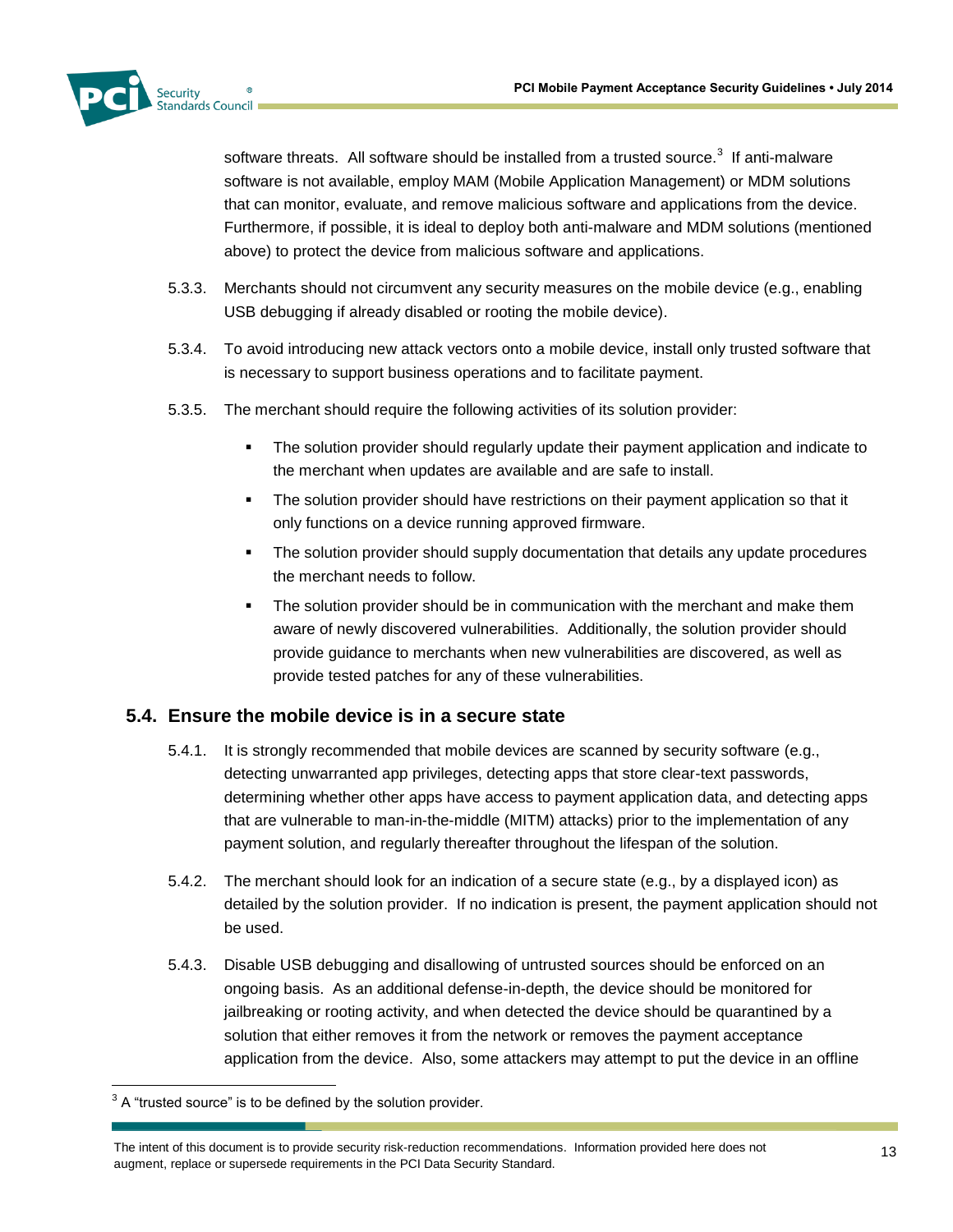

state to further circumvent detection, so offline jailbreak and root detection and auto-quarantine are also key.

5.4.4. Merchants should consider only using new mobile devices received in a factory state<sup>4</sup> configuration as part of a payment solution, and recognize that mobile devices whose history and provenance are unclear should be avoided.

# **5.5. Disable unnecessary device functions**

5.5.1.Merchants should disable any communication capabilities not necessary for the functioning of the payment solution.

#### **5.6. Detect loss or theft**

- 5.6.1. An essential step in protecting your mobile device is to record identifying attributes of the device and its use. These attributes include but are not limited to the following:
	- Serial number (hardware and electronic should match)
	- Model number
	- Operating system, firmware, and payment-acceptance application versions
	- **The merchant implementing some form of log that lists who is using the device, when** and where it is used
- 5.6.2. To help identify devices and control inventory, the merchant should mark each device with a unique identifier. For instance, mark the device with a ultra-violet (UV) security pen or an embedded RFI tag.
- 5.6.3. A process should exist for the timely detection and reporting of the theft or loss of the mobile device. Inherent to such a process should be a means for testing and for confirming that it remains active. Examples include the use of GPS or other location technology with the ability to set geographic boundaries, periodic re-authentication of the user, and periodic reauthentication of the device.
- 5.6.4. If a device is presumed to be lost or stolen, the merchant should immediately disable and securely wipe the device remotely. Note that this may require that the merchant notify the solution provider where such actions require execution by the solution provider.

# **5.7. Ensure the secure disposal of old devices**

l

- 5.7.1. Merchants should dispose of old devices in a consistent manner. When guidance is provided by the solution provider, the merchant should follow it. Some items to consider include:
	- **Remove all tags and business identifiers.**

 $4$  "Factory state" is the device state when received from an authorized representative of the OEM.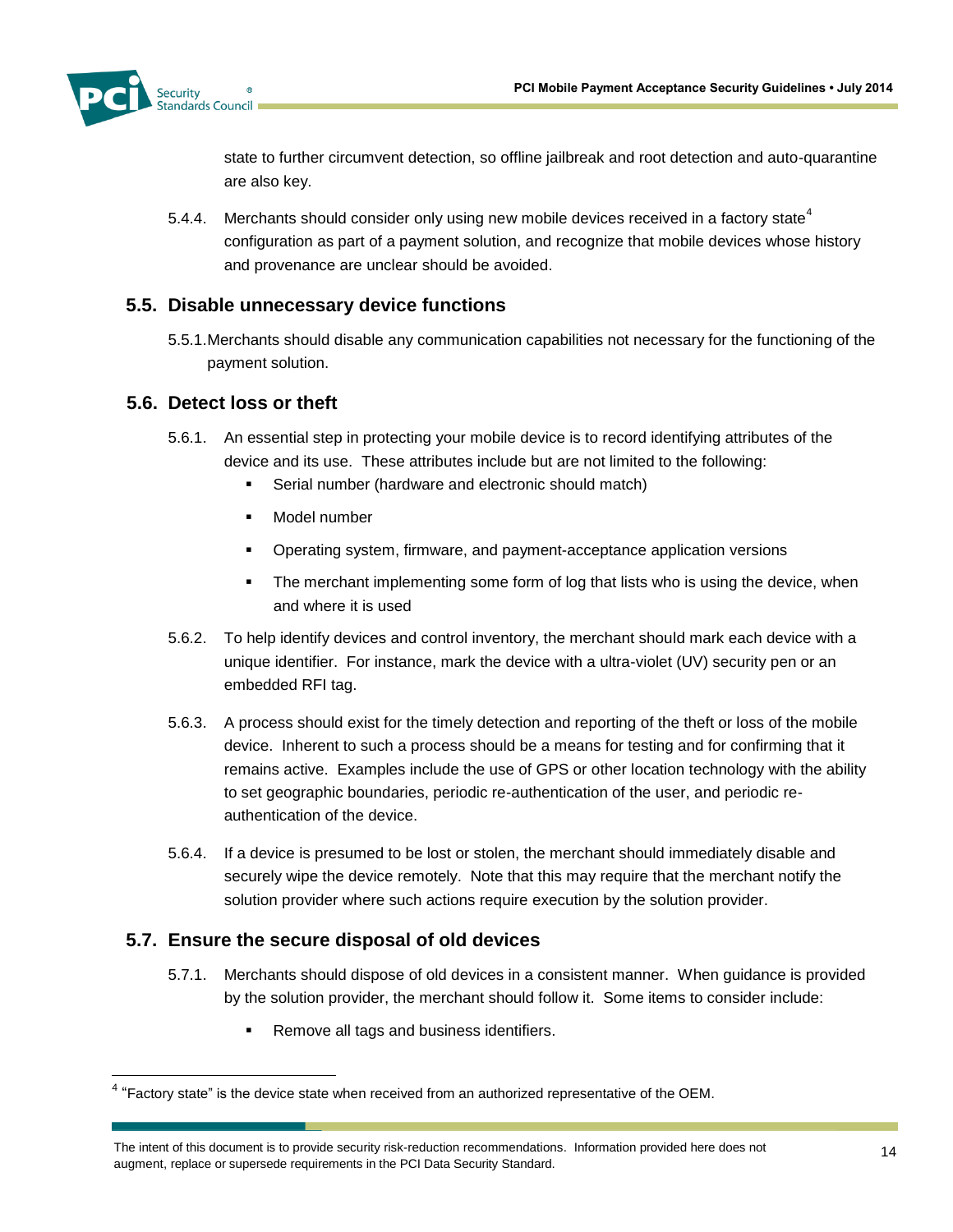

- **If possible, develop a contract with an authorized vendor who can help dispose of** electronic materials and components in a secure and environmentally friendly manner.
- **If possible, do not dispose of devices in trash containers or dumpsters associated with** your business.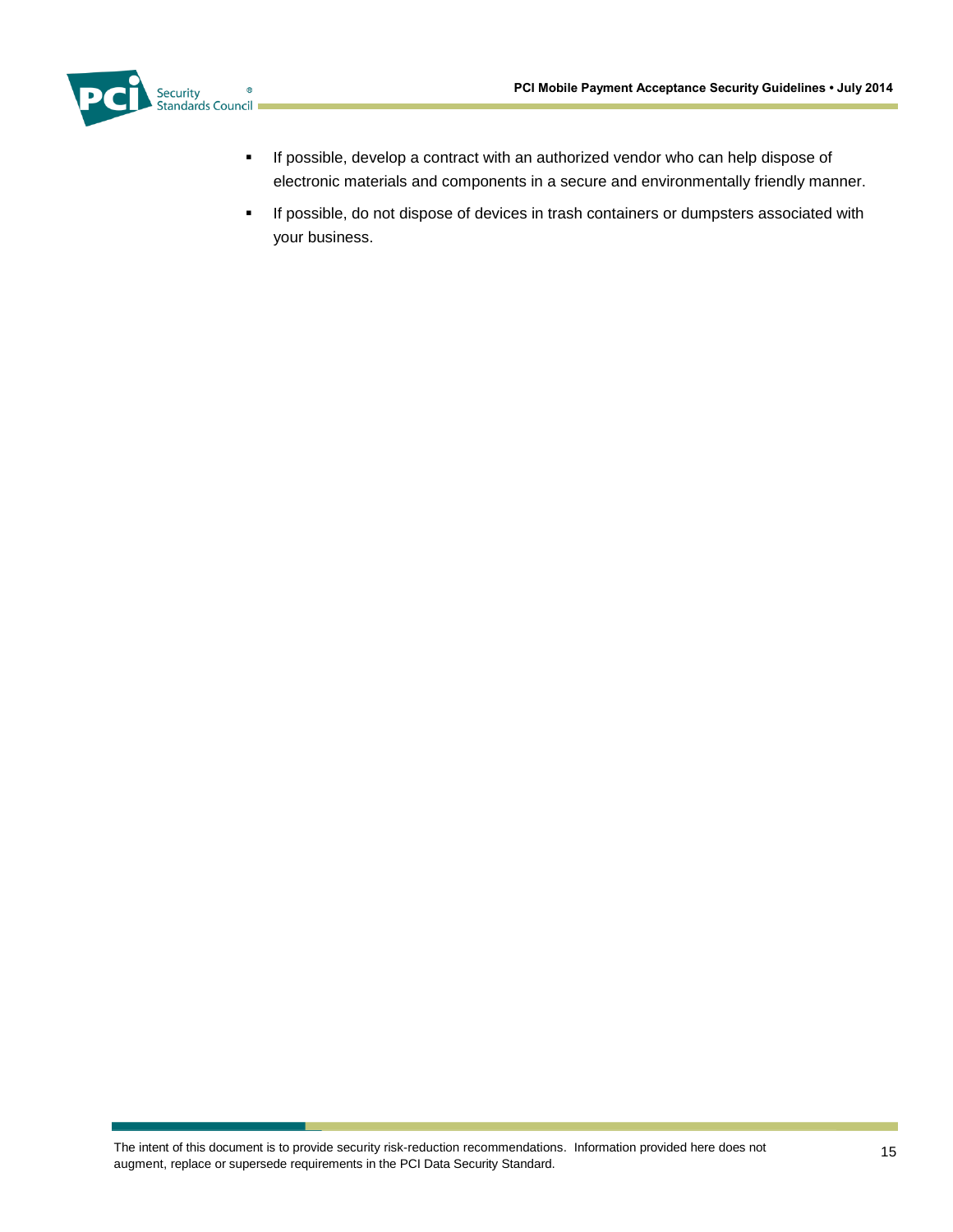

# **6. Guidance for Securing the Payment-Acceptance Solution**

A mobile payment-acceptance solution consists of software and/or hardware components, which reside on or interface with a mobile device. For example, a solution might consist of a payment application and cardreader device that a merchant must install and set up in order to accept payments. These components must be protected using measures applied **in addition to** any that are undertaken to secure the mobile device.

# **6.1. Implement secure solutions**

6.1.1. Merchants should only implement mobile payment-acceptance solutions that meet all relevant security requirements. Specific requirements intended to assist merchants in choosing an appropriate solution are provided in [Appendix C: Solution Provider Selection Criteria.](#page-23-0)

#### **6.2. Ensure the secure use of the payment-acceptance solution**

- 6.2.1. Implement policies for secure use. To prevent unintended consequences from the misuse of a mobile payment-acceptance solution, ensure that the solution is used in a manner consistent with the guidance provided by an acquiring bank and solution provider. This includes ensuring that any software downloaded onto the mobile device comes from a trusted source. In addition, to ensure that the mobile payment-acceptance solution is treated as any other asset with cardholder data  $(CHD)^{5}$ .
- 6.2.2. Train users. The solution provider should provide the merchant with implementation instructions and possibly training materials. The implementation instructions and training materials should be understood and completed by any staff operating the payment-acceptance solution.

# **6.3. Prefer online transactions**

6.3.1. By policy and by practice, the merchant should not use the mobile payment solution to authorize transactions offline or store transactions for later transmission, for example, when the mobile payment application on the host is not accessible.

#### **6.4. Prevent unauthorized use**

- 6.4.1. Access to any payment applications or other software residing on or accessed via a mobile device should be restricted to authorized personnel, and records should be maintained as appropriate.
- 6.4.2. Merchants should ensure they have the ability to manage access to payment-acceptance software on an ongoing basis, including enablement, changing permission levels, and revocation.

l

<sup>5</sup> Refer to PCI DSS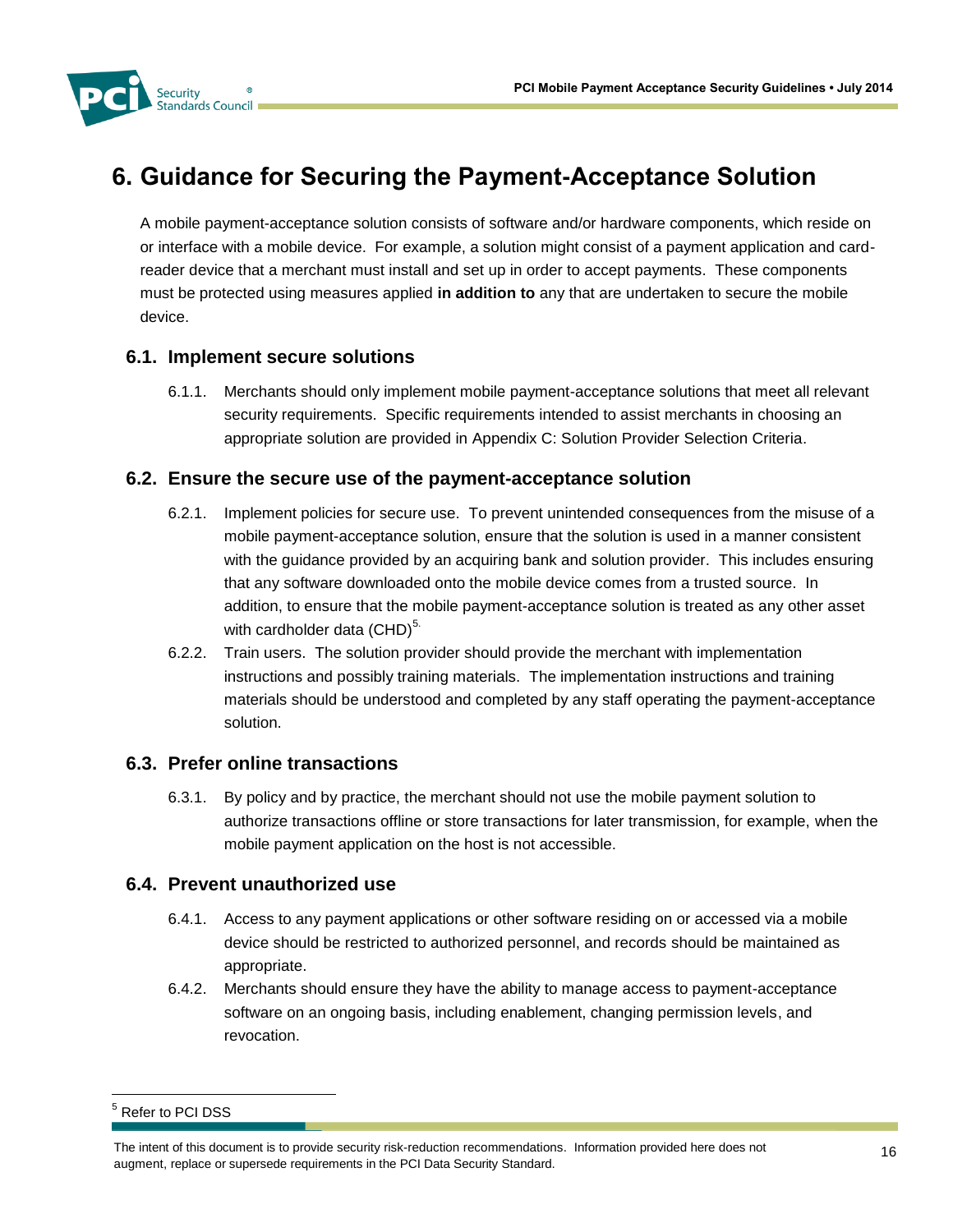

#### **6.5. Inspect system logs and reports**

- 6.5.1. The solution provider should ensure that logging capabilities exist with sufficient granularity to support detection of abnormal activities.
- 6.5.2. Ensure that any audit or logging capability is enabled. Additionally, regularly inspect system logs and reports for abnormal activity. If abnormal activity is suspected or discovered, discontinue access to the mobile device and its payment application until the issue has been resolved. Abnormal activities include, but are not limited to, unauthorized access attempts, escalated privileges, and unauthorized updates to software or firmware.

#### **6.6. Ensure that customers can validate the merchant / transaction**

- 6.6.1. Solution providers should provide the ability for cardholders to confirm that a merchant is a legitimate customer of their solution. This can be accomplished with ID cards, payment brand acceptance marks, serial numbers, a publicly available website with a list of registered merchants, or through other automated technologies that permit a cardholder to confirm quickly the validity of a merchant.
- 6.6.2. The merchant should determine that a mechanism exists to validate that the entity receiving account data is the intended recipient and agrees to protect the account data per PCI DSS Requirement 12.8.

#### **6.7. Issue secure receipts**

6.7.1. Regardless of the method used for producing receipts (e.g., e-mail, SMS, or attached printer), the method should mask the PAN in support of applicable laws, regulations, and payment-card brand policies. By policy and practice, the merchant should not permit the use of non-secure channels such as e-mail and SMS to send PAN or SAD.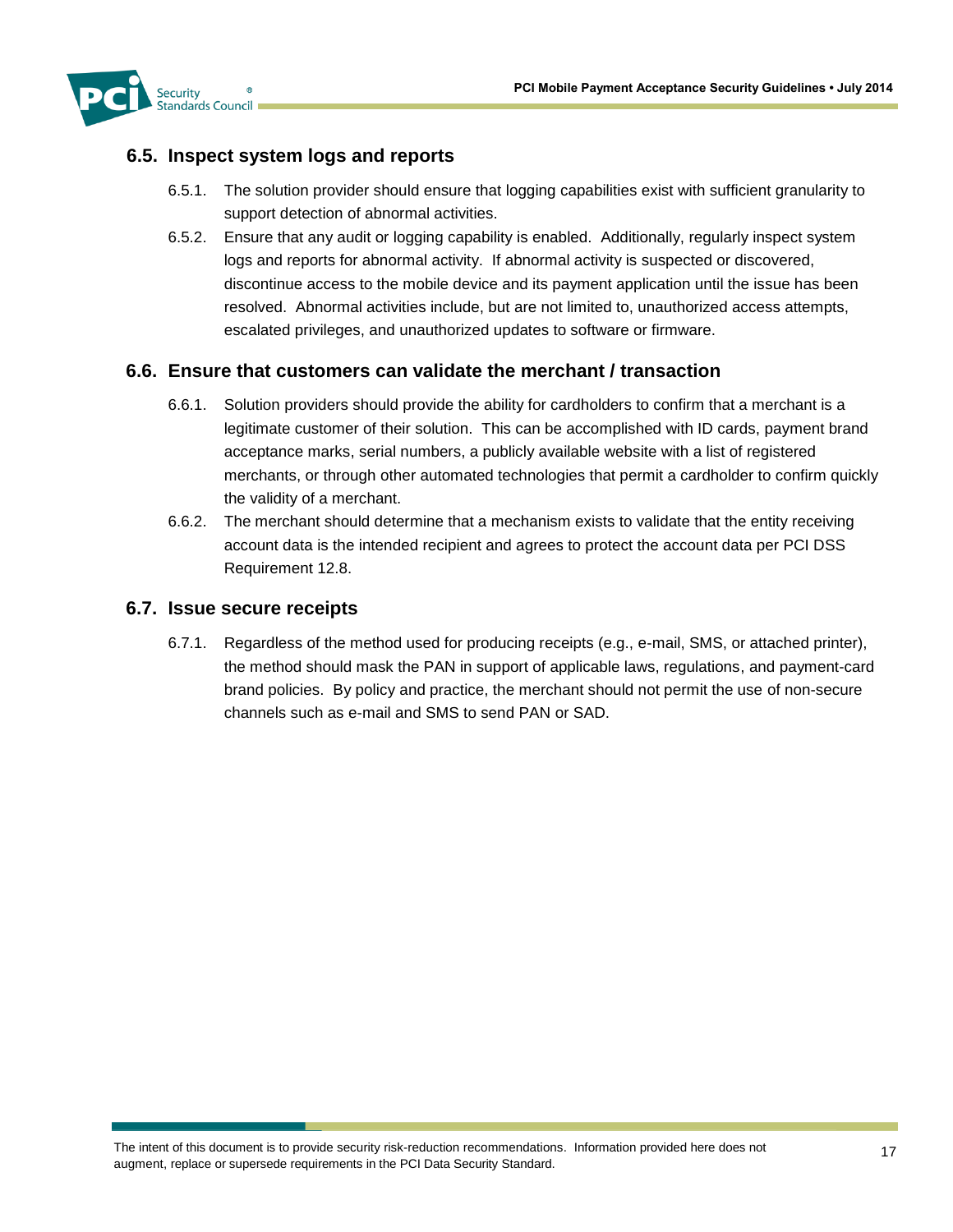

# **Appendix A: Glossary**

This glossary contains definitions of words and phrases that are specific to *PCI Mobile Payment Acceptance Security Guidelines.* For all other definitions please refer to the *PCI DSS and PA-DSS Glossary of Terms, Abbreviations, and Acronyms*.

| <b>Term</b>                        | <b>Definition</b>                                                                                                                                                                                                                                                                                                                                                                                                                                                                                                                                                                                            |
|------------------------------------|--------------------------------------------------------------------------------------------------------------------------------------------------------------------------------------------------------------------------------------------------------------------------------------------------------------------------------------------------------------------------------------------------------------------------------------------------------------------------------------------------------------------------------------------------------------------------------------------------------------|
| <b>Application</b><br>Wrapping     | Application wrapping typically involves the addition of a dynamic library to the<br>existing application binary. This library can provide additional controls for certain<br>aspects of the application (e.g., required user authentication, forced use of a VPN<br>or prohibit cut and paste).                                                                                                                                                                                                                                                                                                              |
| <b>Bluetooth</b>                   | Wireless protocol using short-range communications technology to facilitate<br>transmission of data over short distances.                                                                                                                                                                                                                                                                                                                                                                                                                                                                                    |
| <b>Cardholder data</b>             | At a minimum, cardholder data consists of the full PAN. Cardholder data may also<br>appear in the form of the full PAN plus any of the following: cardholder name,<br>expiration date and/or service code. See Sensitive authentication data (SAD) for<br>additional data elements that may be transmitted or processed (but not stored) as<br>part of a payment transaction.                                                                                                                                                                                                                                |
| <b>Card reader</b>                 | A mechanism for reading data from a payment card.                                                                                                                                                                                                                                                                                                                                                                                                                                                                                                                                                            |
| <b>Clear-text</b>                  | Intelligible data that has meaning and can be read or acted upon without the<br>application of decryption.                                                                                                                                                                                                                                                                                                                                                                                                                                                                                                   |
| <b>Developer</b>                   | An organization that architects, designs, or builds hardware or software<br>components (e.g., manufacturer, operating-system software company, mobile<br>network operator [MNO], third-party application software company, integrator, or<br>implementer); this may include solution providers or merchants who modify or<br>create hardware or software.                                                                                                                                                                                                                                                    |
| <b>Encrypting PIN pad</b><br>(EPP) | A device for secure PIN entry and encryption in an unattended PIN-acceptance<br>device. An EPP may have a built-in display or card reader, or rely upon external<br>displays or card readers installed in the unattended device. An EPP is typically<br>used in an ATM or other unattended device (e.g., an unattended kiosk or<br>automated fuel dispenser) for PIN entry and is controlled by a device controller.<br>An EPP has a clearly defined physical and logical boundary, and a tamper-<br>resistant or tamper-evident shell. Encrypting PIN pads require integration into<br><b>UPTs or ATMs.</b> |
| <b>Entry Device</b>                | A type of electronic device that interacts directly with and takes input from humans<br>to facilitate mobile payment acceptance.                                                                                                                                                                                                                                                                                                                                                                                                                                                                             |
| <b>GPS (Global</b>                 | A satellite communication system that provides location and time information.                                                                                                                                                                                                                                                                                                                                                                                                                                                                                                                                |

The intent of this document is to provide security risk-reduction recommendations. Information provided here does not augment, replace or supersede requirements in the PCI Data Security Standard.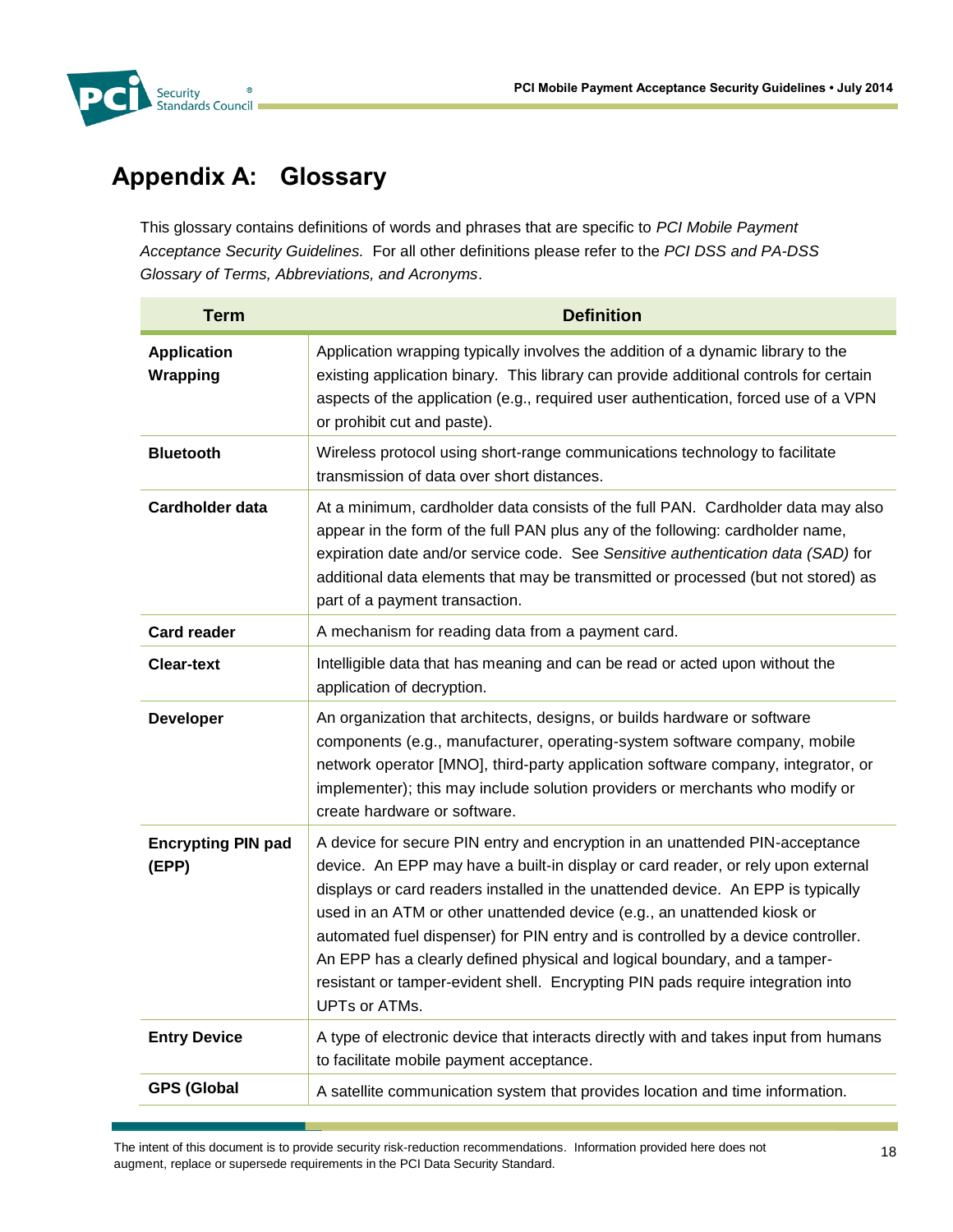

| <b>Term</b>                                      | <b>Definition</b>                                                                                                                                                                                                                                                                                                                                                                        |
|--------------------------------------------------|------------------------------------------------------------------------------------------------------------------------------------------------------------------------------------------------------------------------------------------------------------------------------------------------------------------------------------------------------------------------------------------|
| <b>Positioning System)</b>                       |                                                                                                                                                                                                                                                                                                                                                                                          |
| Host-based                                       | This refers to the computer at the solution provider; i.e., not the mobile device                                                                                                                                                                                                                                                                                                        |
| Jail break/jail<br>broken                        | The rendering of a cell phone such that it is no longer subject to the limitations<br>originally imposed on it by its manufacturers/proprietors. Jail-broken mobile<br>devices allow access to their proprietary operating system, which then allows the<br>installation of third-party applications not released or controlled by the<br>manufacturer or proprietor. Also, see Rooting. |
| <b>Malicious</b><br>software/malware             | Software designed to infiltrate or damage a computer system without the owner's<br>knowledge or consent. Examples include viruses, worms, Trojans (or Trojan<br>horses), spyware, adware, and rootkits.                                                                                                                                                                                  |
| <b>Mobile app</b>                                | A program for a phone, tablet, or other mobile electronic device.                                                                                                                                                                                                                                                                                                                        |
| <b>Mobile device</b>                             | A consumer electronic handheld device (e.g., smartphone, tablet, or PDA) that is<br>not solely dedicated to payment acceptance for transaction processing and that<br>has wireless connectivity to a network (e.g., cellular or Wi-Fi).                                                                                                                                                  |
| <b>Near field</b><br>communication<br>(NFC)      | A short-range, wireless RFID technology that makes use of interacting<br>electromagnetic radio fields instead of the typical direct radio transmissions. Refer<br>to ISO/IEC 18092 for specifications.                                                                                                                                                                                   |
| <b>PAN</b>                                       | Acronym for "primary account number" and also referred to as "account number."<br>Unique payment card number (typically for credit or debit cards) that identifies the<br>issuer and the particular cardholder account.                                                                                                                                                                  |
| <b>Payment</b><br>acceptance<br>application      | Refers to only the application on the device and/or the host computer as applicable<br>by context.                                                                                                                                                                                                                                                                                       |
| <b>Payment</b><br>acceptance solution            | Includes all hardware, software and processes of the solution                                                                                                                                                                                                                                                                                                                            |
| Rooting                                          | Gaining unauthorized administrative control of a computer system; also, see Jail<br>break/jail-broken.                                                                                                                                                                                                                                                                                   |
| <b>Secure Digital (SD)</b><br>card/Micro-SD card | A non-volatile memory card format often used as additional memory for mobile<br>devices.                                                                                                                                                                                                                                                                                                 |
| Secure element                                   | A formally certified, tamper-resistant, stand-alone integrated circuit often referred<br>to as a "chip" as defined by the European Payments Council or other recognized<br>standards authority.                                                                                                                                                                                          |
| <b>Sensitive</b><br>authentication data<br>(SAD) | Security-related information (including but not limited to card validation<br>codes/values, full magnetic-stripe data, PINs, and PIN blocks) used to authenticate<br>cardholders and/or authorize payment card transactions.                                                                                                                                                             |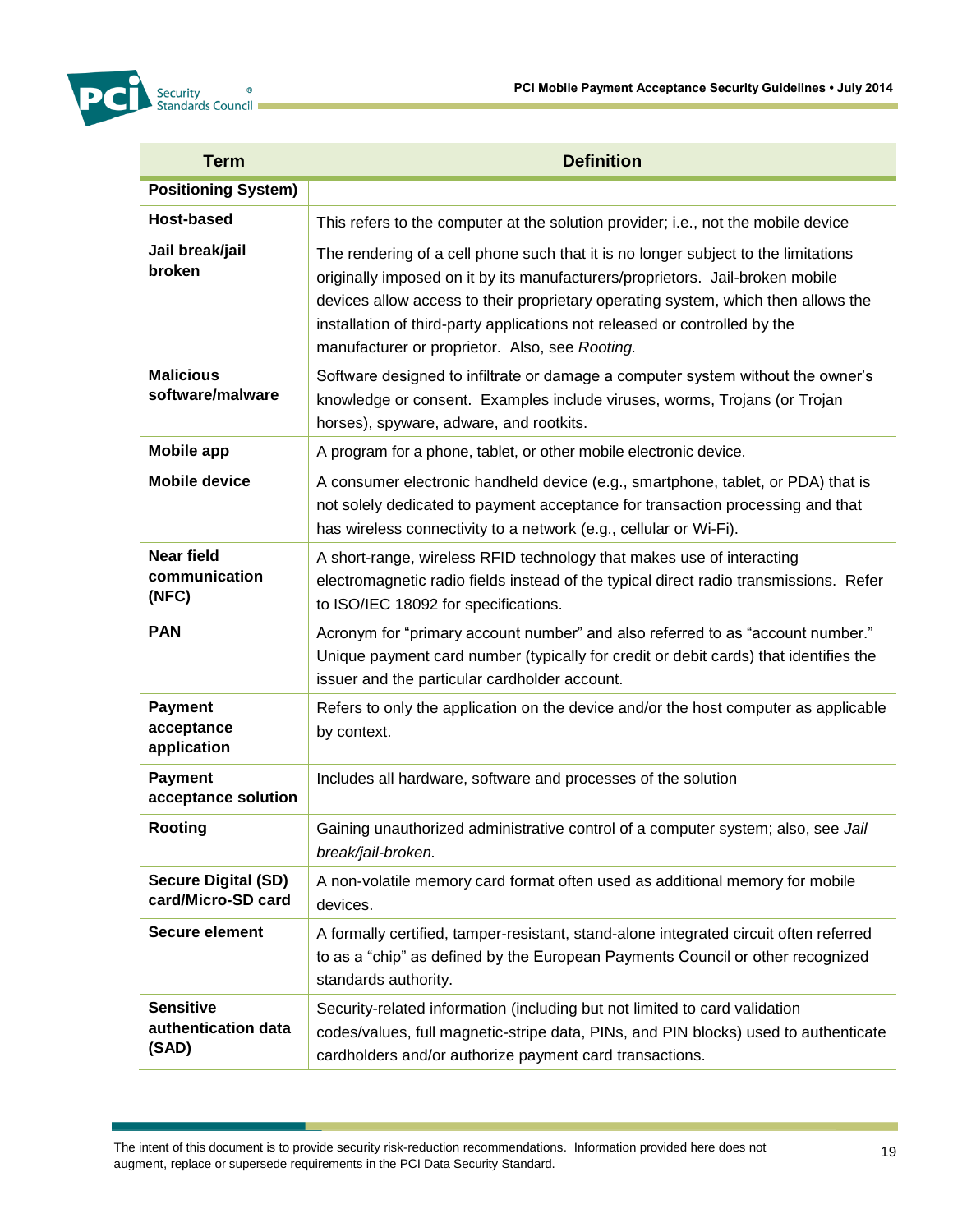

| <b>Term</b>                                        | <b>Definition</b>                                                                                                                                                                                                                                                |  |  |  |
|----------------------------------------------------|------------------------------------------------------------------------------------------------------------------------------------------------------------------------------------------------------------------------------------------------------------------|--|--|--|
| <b>Subscriber identity</b><br>module (SIM)         | A memory card that typically stores the IMSI (International Mobile Subscriber<br>Identity) and other related information used to authenticate subscribers.                                                                                                       |  |  |  |
| <b>UPT (Unattended</b><br><b>Payment Terminal)</b> | A cardholder-operated device that reads, captures, and transmits card information<br>in an unattended environment, including, but not limited to, the following:<br>ATM<br>٠.<br>Automated fuel dispenser<br>٠<br>Ticketing machine<br>٠<br>Vending machine<br>٠ |  |  |  |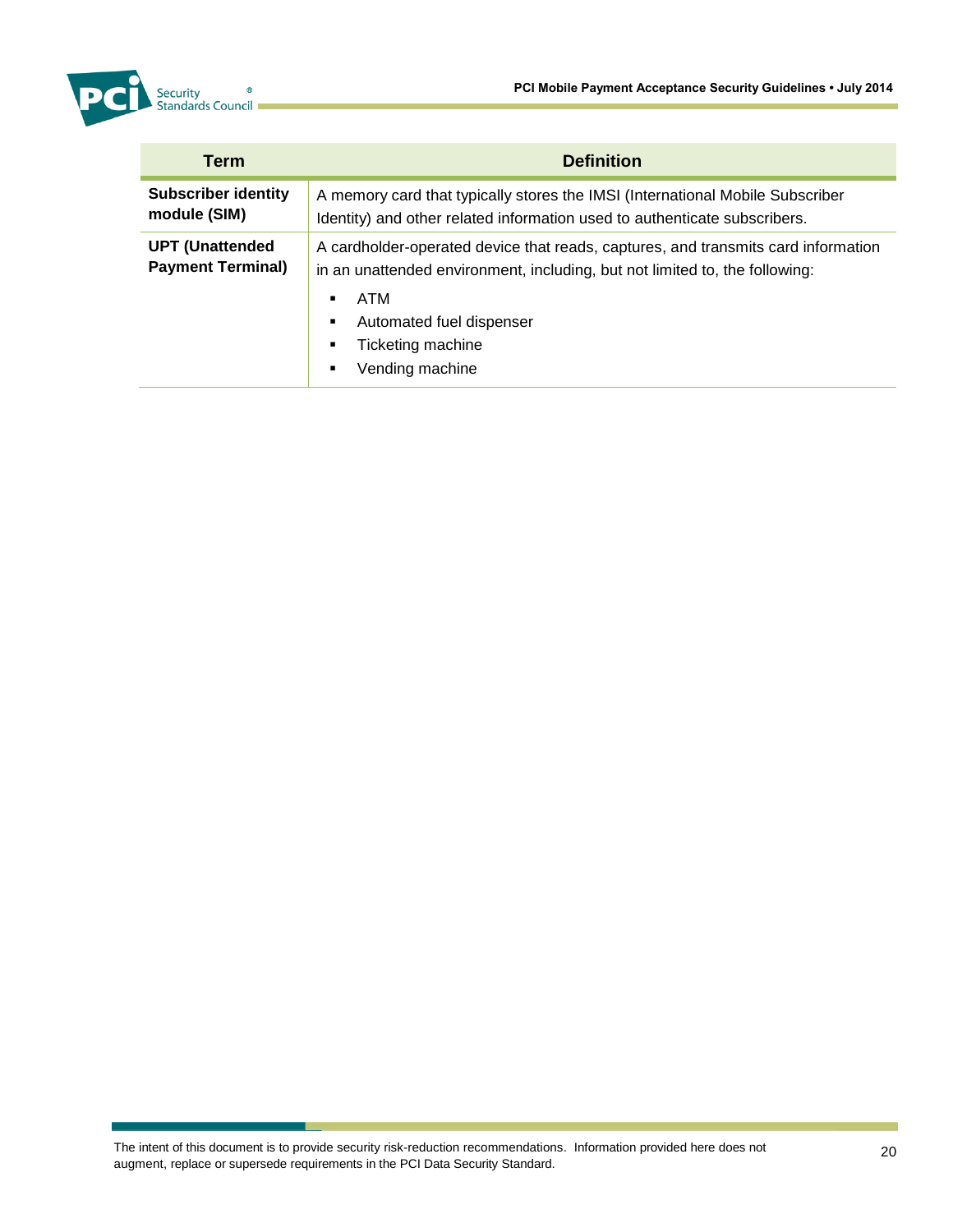

# **Appendix B: Best Practices and Responsibilities**

The table below outlines each best practice described within this document along with who should be responsible for its implementation. The definitions of those entities that are responsible for the best practices include:

- **Merchant as an End User (M):** Any entity that utilizes the mobile payment-acceptance solution to accept payments
- **Mobile Payment-Acceptance Solution Provider (SP):** The entity that integrates all pieces in the mobile payment-acceptance solution and is responsible for the back-end administration of the solution. This includes the merchant as a solution provider.

|    | <b>Best Practice</b>                                                                        | M | <b>SP</b> |
|----|---------------------------------------------------------------------------------------------|---|-----------|
| 1. | Prevent account data from being intercepted when entered into a mobile<br>device.           | X | X         |
| 2. | Prevent account data from compromise while processed or stored within the<br>mobile device. | X | X         |
| 3. | Prevent account data from interception upon transmission out of the mobile<br>device.       |   | X         |
| 4. | Prevent unauthorized physical device access.                                                | X |           |
| 5. | Protect mobile device from malware.                                                         | X | X         |
| 6. | Ensure the device is in a secure state.                                                     |   | X         |
| 7. | Disable unnecessary device functions.                                                       | X | X         |
| 8. | Detect loss or theft.                                                                       | X | X         |
| 9. | Ensure the secure disposal of the device.                                                   | X |           |
|    | 10. Implement secure solutions.                                                             | X | X         |
|    | 11. Ensure the secure use of the payment-acceptance solution.                               | X |           |
|    | 12. Prefer online transactions.                                                             |   | X         |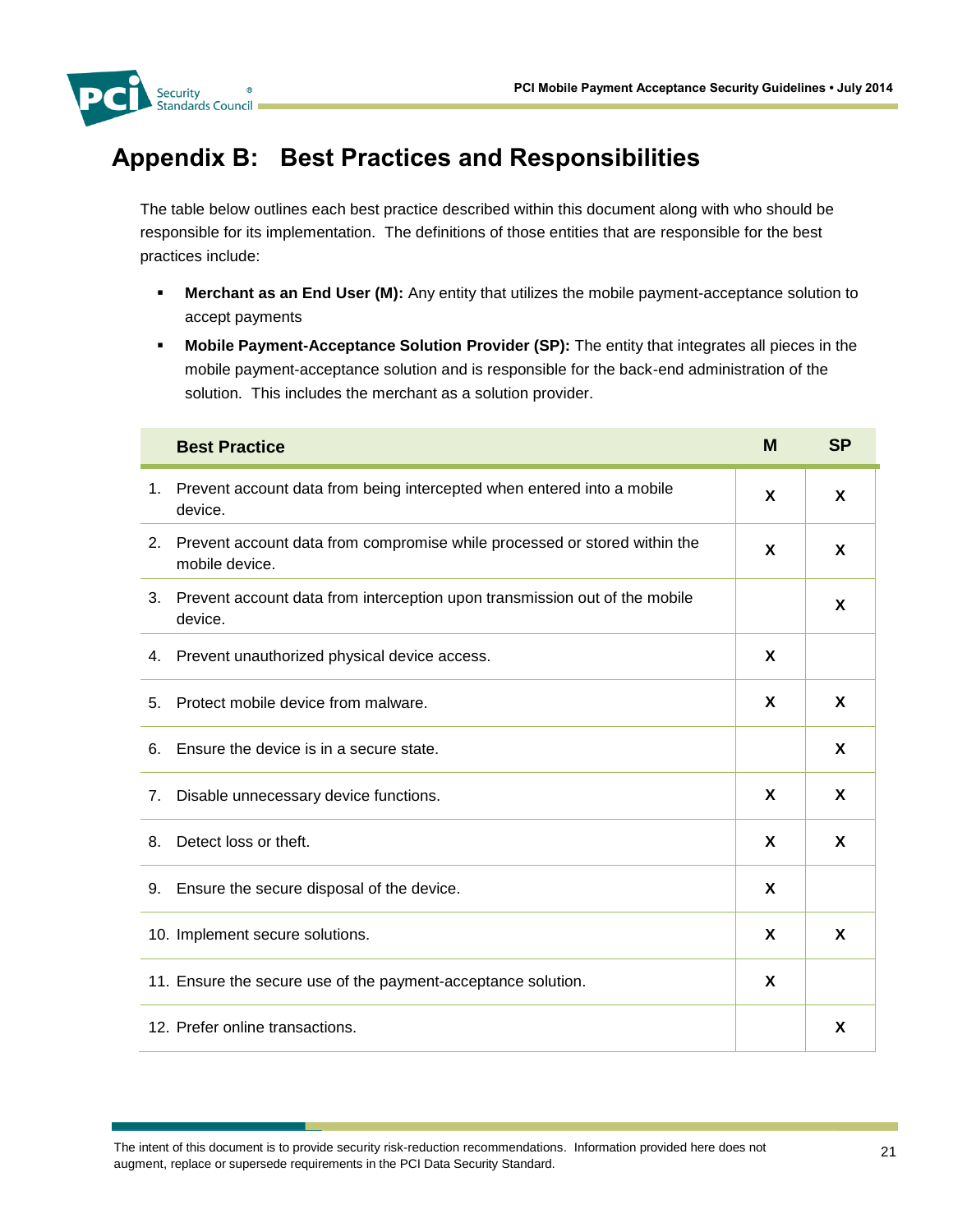

| <b>Best Practice</b>                                               | M           | <b>SP</b> |
|--------------------------------------------------------------------|-------------|-----------|
| 13. Prevent unauthorized use.                                      | X           |           |
| 14. Inspect system logs and reports.                               | $\mathbf x$ | х         |
| 15. Ensure that customers can validate the merchant / transaction. |             | X         |
| 16. Issue secure receipts.                                         |             | X         |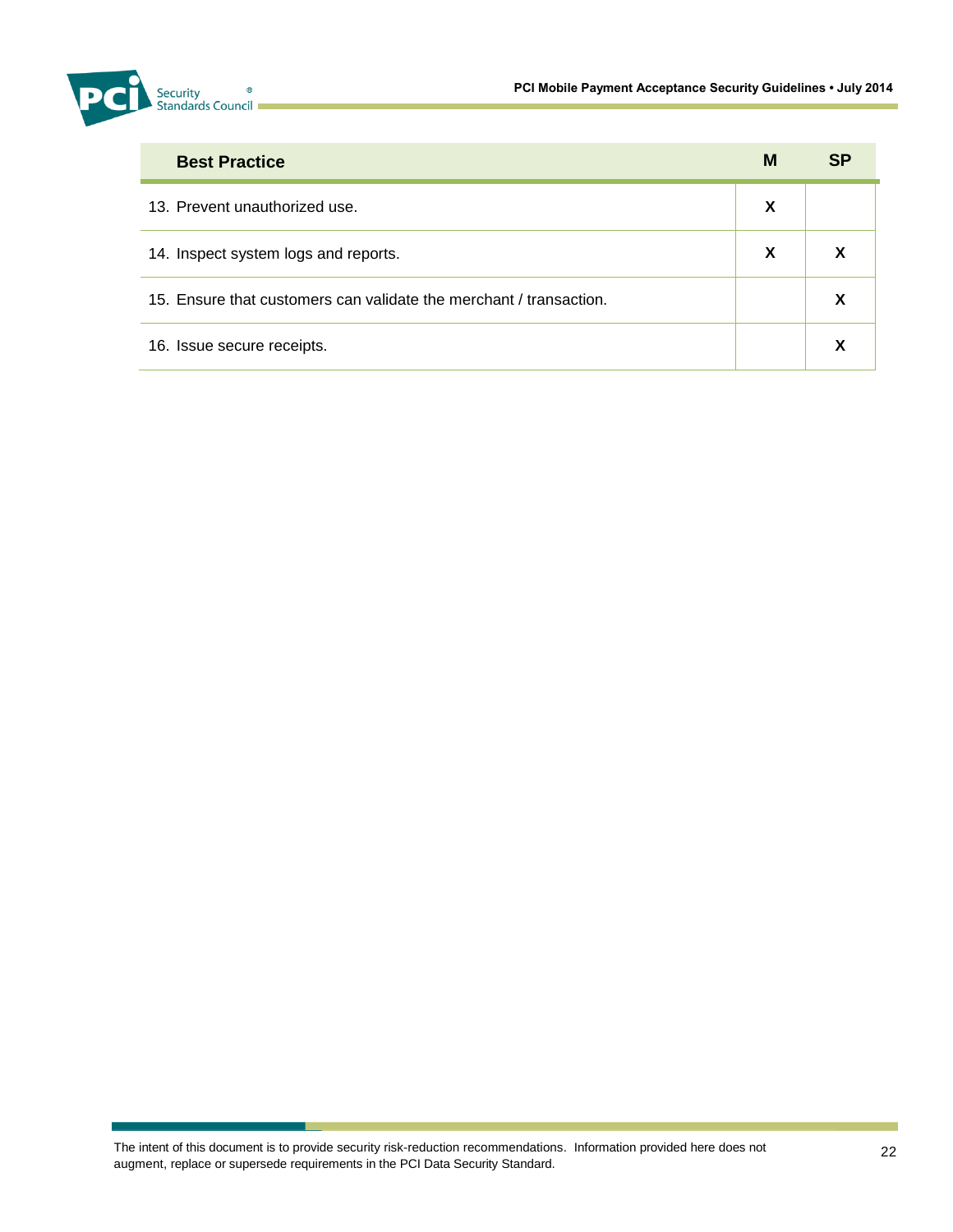

# <span id="page-23-0"></span>**Appendix C: Solution Provider Selection Criteria**

The following checklist is provided to assist the merchant in selecting a solution provider for mobile payment acceptance. The ideal candidate would meet all applicable criteria; however, the criteria are provided to facilitate a discussion between merchant and solution provider and between merchant and the merchant's sponsoring financial institution or acquirer. It is not intended as qualification or disqualification of a solution provider.

|    | <b>Criteria</b>                                                                                                                                                                                                             | <b>Meets</b> | <b>Comments</b> |
|----|-----------------------------------------------------------------------------------------------------------------------------------------------------------------------------------------------------------------------------|--------------|-----------------|
| 1. | Solution provider's host-based payment-<br>acceptance application runs in a PCI<br>DSS compliant environment as attested<br>by a QSA.                                                                                       |              |                 |
| 2. | If the solution provider is providing the<br>mobile device, then maintenance and<br>support are provided.                                                                                                                   |              |                 |
| 3. | The merchant will have the ability to<br>contact the solution provider at any time.                                                                                                                                         |              |                 |
| 4. | Solution provider has good<br>documentation and training for merchant<br>employees who will be end-users.                                                                                                                   |              |                 |
| 5. | Onboarding process includes provision<br>of sample policies and procedures for<br>merchant.                                                                                                                                 |              |                 |
| 6. | Access control mechanism is in place<br>with means for merchant to authorize, to<br>monitor, and to revoke access privileges.                                                                                               |              |                 |
| 7. | Solution includes logging of user and<br>device access and includes mechanism<br>for reporting activity to merchant.                                                                                                        |              |                 |
| 8. | Termination of agreement includes<br>provisions for secure transfer of historic<br>data back to merchant and removal of<br>any merchant data from mobile devices<br>(if such devices are returned to solution<br>provider). |              |                 |
| 9. | Clear terms for warranty and liability that<br>are not onerous to merchant.                                                                                                                                                 |              |                 |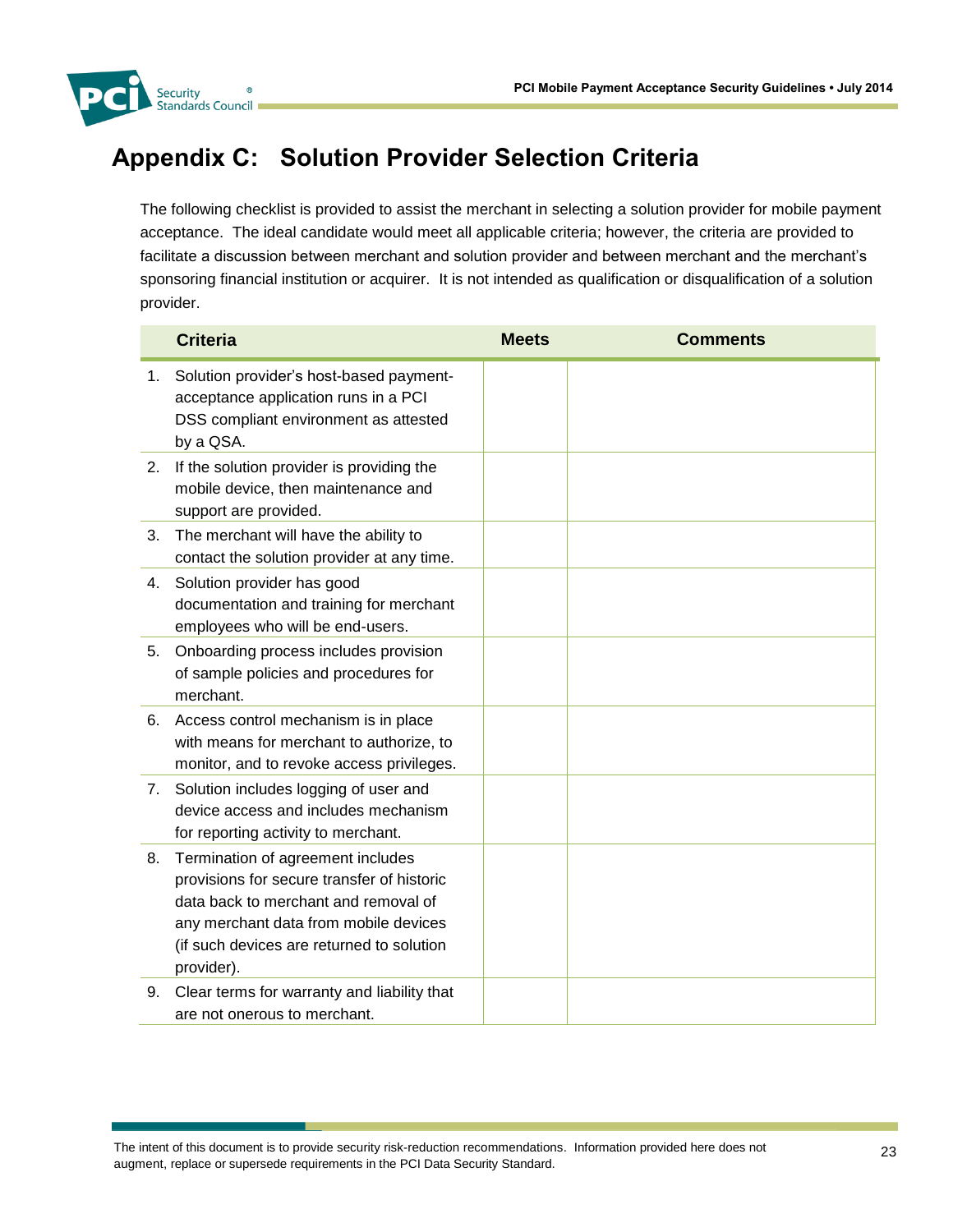

# **Appendix D: Additional Risks Associated with Mobile Devices**

The number of possible attack vectors targeting mobile payment transactions will continue to increase and there will be risks associated with them. Secure payments that are made today may not be secure in the future for reasons that are not yet known or covered. Therefore, it is important to include some of the possible residual risks concerning device validation, jurisdictional differences, and technological limitations in this guideline.

# **D.1. Device Validation**

Numerous manufacturers, carriers, software developers, and vendors take part in developing a single mobile device. The various combinations of these entities result in an extremely large number of unique mobile devices. The resulting lack of vertical integration would make a lab validation program difficult.

All the intervening steps during the production of a mobile device build upon components of the previous steps. For instance, a mobile network operator sells a mobile device manufactured by a specific handset company that contains a chip manufactured by one of several chip-manufacturers and that runs an operating system created by another third party. At each layer, the components added can either increase or decrease the security of the device. For the devices to be adequately tested and validated, proprietary information would have to be shared among all the contributors. If a manufacturer, software developer, or carrier refused to share security-critical proprietary information, validation would be unrealizable. Consequently, the validating of these devices would be problematic.

The unknown trustworthiness of mobile devices for which no independent, standardized security validation is done remains a residual risk.

# **D.2. Regional Jurisdiction**

Rules and regulations pertaining to communications and forms of payment vary by jurisdiction. Preventative measures implemented in one jurisdiction may be unlawful to implement in another. For instance, remotely zeroizing a device (i.e., rendering it inoperative) may be legal in the US but not in the EU, since it may be unlawful to zeroize or otherwise do anything to a mobile device that would remove the user's ability to make emergency calls. Adjustments made to accommodate jurisdictional legal issues may adversely affect security. This is likely to remain an intractable residual risk.

# **D.3. Technological Limitations**

#### *D.3.1. Physical*

A mobile device may be shielded in such a way that it may not have the capability of being zeroized remotely (e.g., a Faraday cage). For instance, today mobile phones are being stolen and immediately put into metallic bags that shield them from sending/receiving commands, thereby removing the ability to zeroize the device remotely before the device can be used to divulge sensitive information. This type of attack could also remove the ability to "track" the device.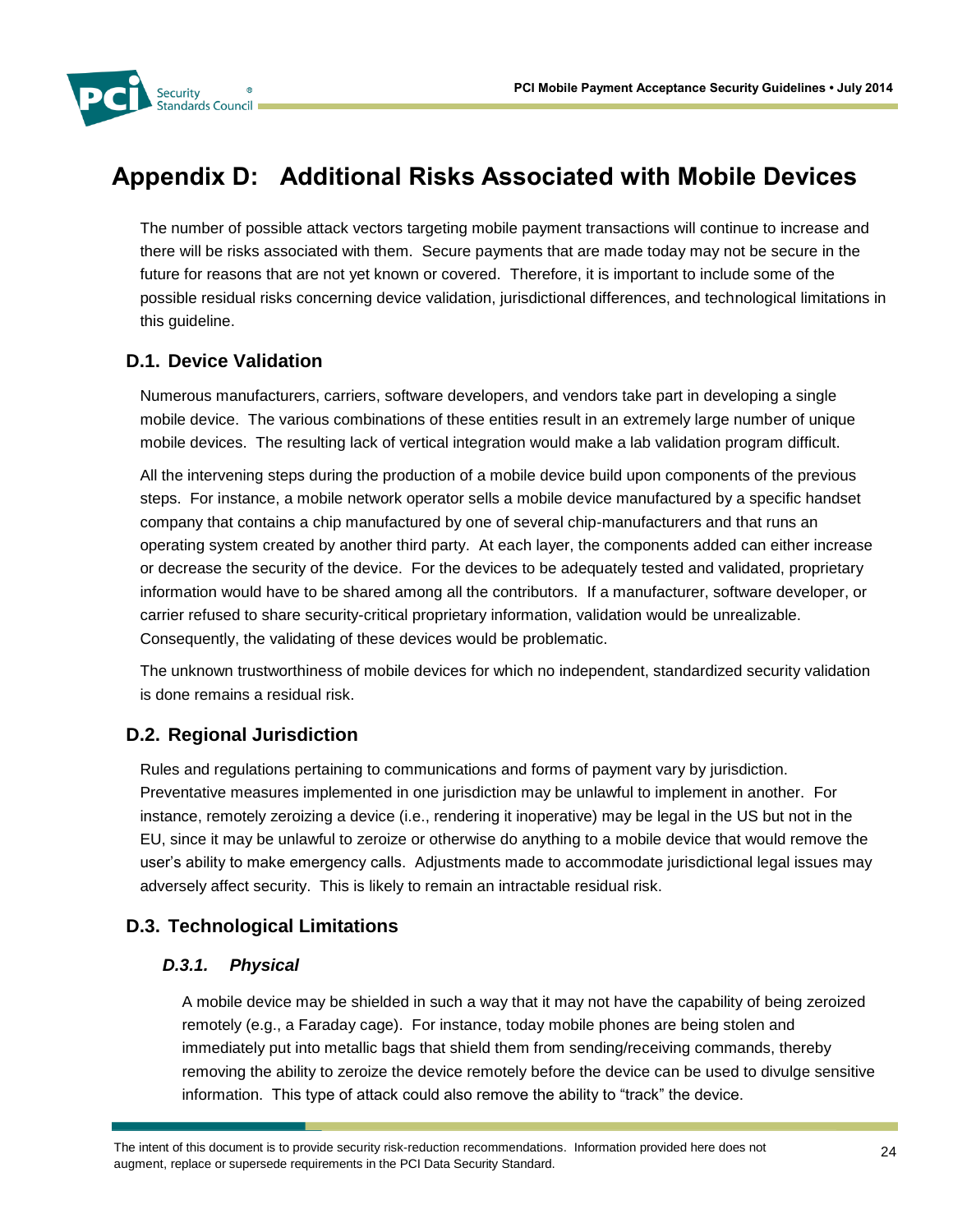

# *D.3.2. Data Accessibility*

Even with USB debugging disabled, other ways exist in which sensitive data can be accessed on a mobile device. Depending on the device, sensitive data may be accessible through the UART port, audio ports (e.g., headset connection and/or microphone), HDMI ports, IR ports, hardware test points (e.g., JTAG), or through various (non-native) phone states accessed by key sequences or combinations.

When a mobile device is in a non-native state like emergency recovery mode, it can often be backed up, re-flashed, or have its memory wiped. These actions can usually be performed from the user interface or an external device (e.g., a side-loaded ROM or executable from an SD card).

Mobile devices come with resets from the chipset manufacturer, device manufacturer, and the carrier. These resets can be referred to as public or private resets. Public resets are generally available to the user and can be accessed through the device's user interface. Private resets are generally not available to the user and require a key sequence, a passcode, or the device to be in a non-native state. Both public and private resets are usually not harmful to a device's security features, although many of these resets delete large amounts of data and access different memory locations. Therefore, resets could adversely affect the security and the basic functionality of the device. For instance, a harmful reset may remove the requirement for users to be authenticated to the device.

# **D.4. Indeterminable Risks**

# *D.4.1. Evolution of Technology and Unforeseen Attack Vectors*

In order to bypass security mechanisms such as a secure element or various biometric mechanisms, a person or organization might require very expensive and technologically advanced equipment. Today, attacks on security mechanisms like these are too difficult and not financially beneficial for the development of extensive countermeasures. However, in the future, this may not be the case and protecting against such attacks may become a higher priority.

Any new connections added to a device may result in additional risks in the future. There may be security vulnerabilities to components currently on the device of which the industry is unaware. For example, data captured by an embedded camera may prove to be an exploitable weakness.

# *D.4.2. Vulnerabilities Markets*

There are criminal enterprises today devoted to finding vulnerabilities within devices and selling information. Individuals and organizations stand ready to buy the vulnerabilities with the intent of keeping them secret so they can exploit them when they choose. Until made public, these are "zeroday" exploits and, as such, are a residual security risk.

#### *D.4.3. Intentionally Inserted Backdoors*

At each step in the process of producing a mobile device, the potential exists for a renegade employee to introduce exploitable security vulnerabilities. Currently, no commercial vendors perform the level of hardware or software review necessary to assure detection of this kind of sabotage.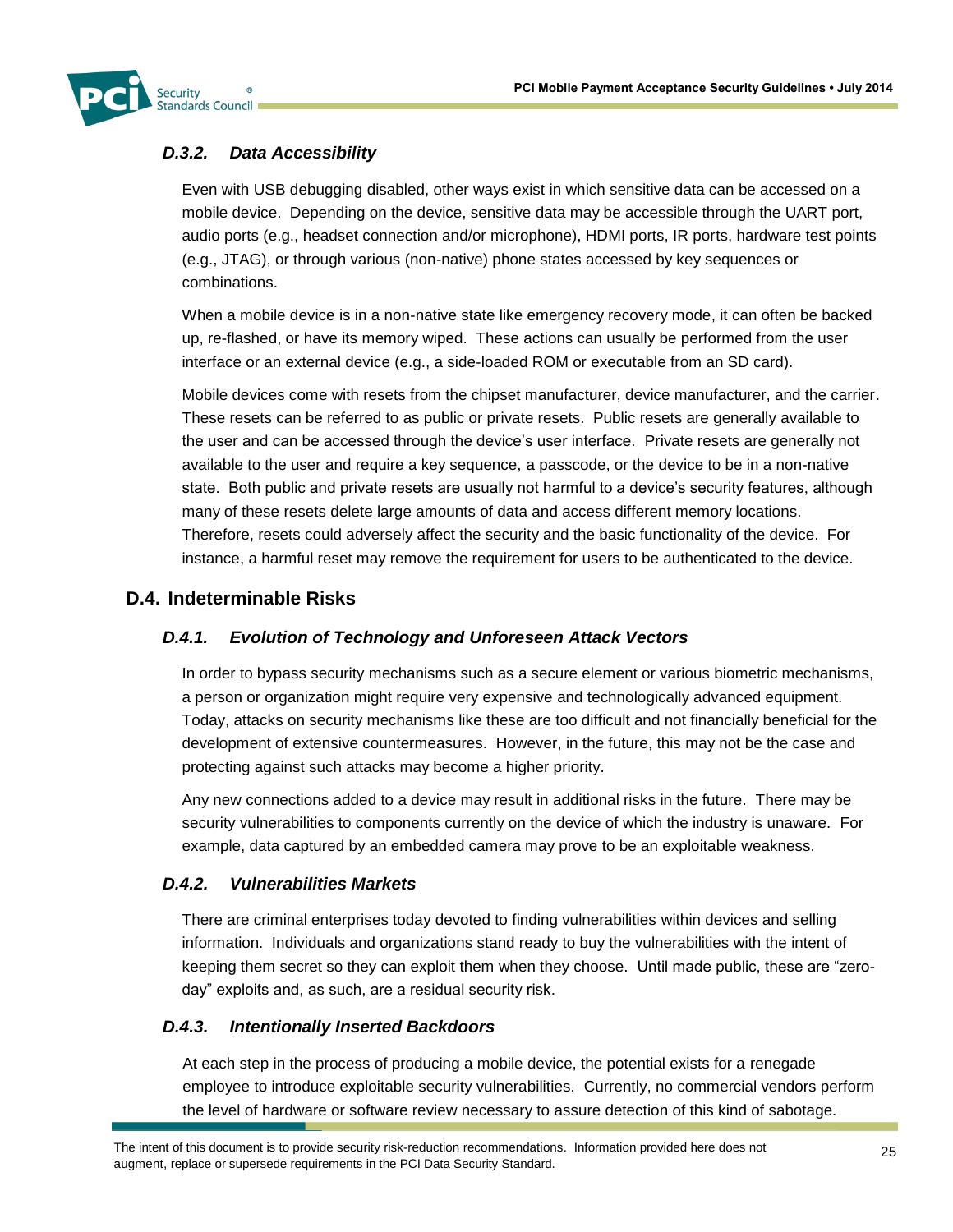

Additionally, the level of employee screening feasible in these commercial enterprises is unlikely to prevent this insider threat. As a result, there is no realistic way of preventing these "zero-day" exploits. Exploitation by the employee or sale by the employee in the aforementioned vulnerability marketplace is a residual security risk.

# **D.5. Miscellaneous Risks**

## *D.5.1. Network Connections*

The mobile device will likely be connected to various different networks using a variety of open protocols. Additionally, it cannot be assumed that the mobile device will operate within a network that is controlled by a securely implemented firewall.

#### *D.5.2. Memory Management*

Mobile devices are developed for the ease of use of the consumer with optimized usability. As a result, the memory-management techniques of mobile devices will shut down applications and discard data based on the needs of the system as a whole. These memory-management techniques will likely result in a payment-acceptance application being shut down before account data could be securely deleted.

Most mobile devices do not come with a secure subsystem (e.g., secure element) that could be used to isolate and store account data. Therefore, depending on the permissions of the application, any application can access any memory location on the mobile device.

#### *D.5.3. Anti-malware*

Current anti-malware products would be impractical to employ because of the tremendous amounts of resources required to run them (e.g., battery life significantly decreased). Additionally, such products would have no assurance that they could complete their testing before being terminated by the OS to release resources for other tasks.

# *D.5.4. Variation of Devices*

Today, mobile devices are ubiquitous and the number of different platforms and variations in platforms is enormous. Each of these platforms seems to have new vulnerabilities being discovered constantly. The task of tracking and testing for all these vulnerabilities would be daunting and currently impractical.

# *D.5.5. Access Control*

Mobile devices generally do not have secure, role-based access control mechanisms that may be needed to support multiple users. This would include access controls to the device and to the application data.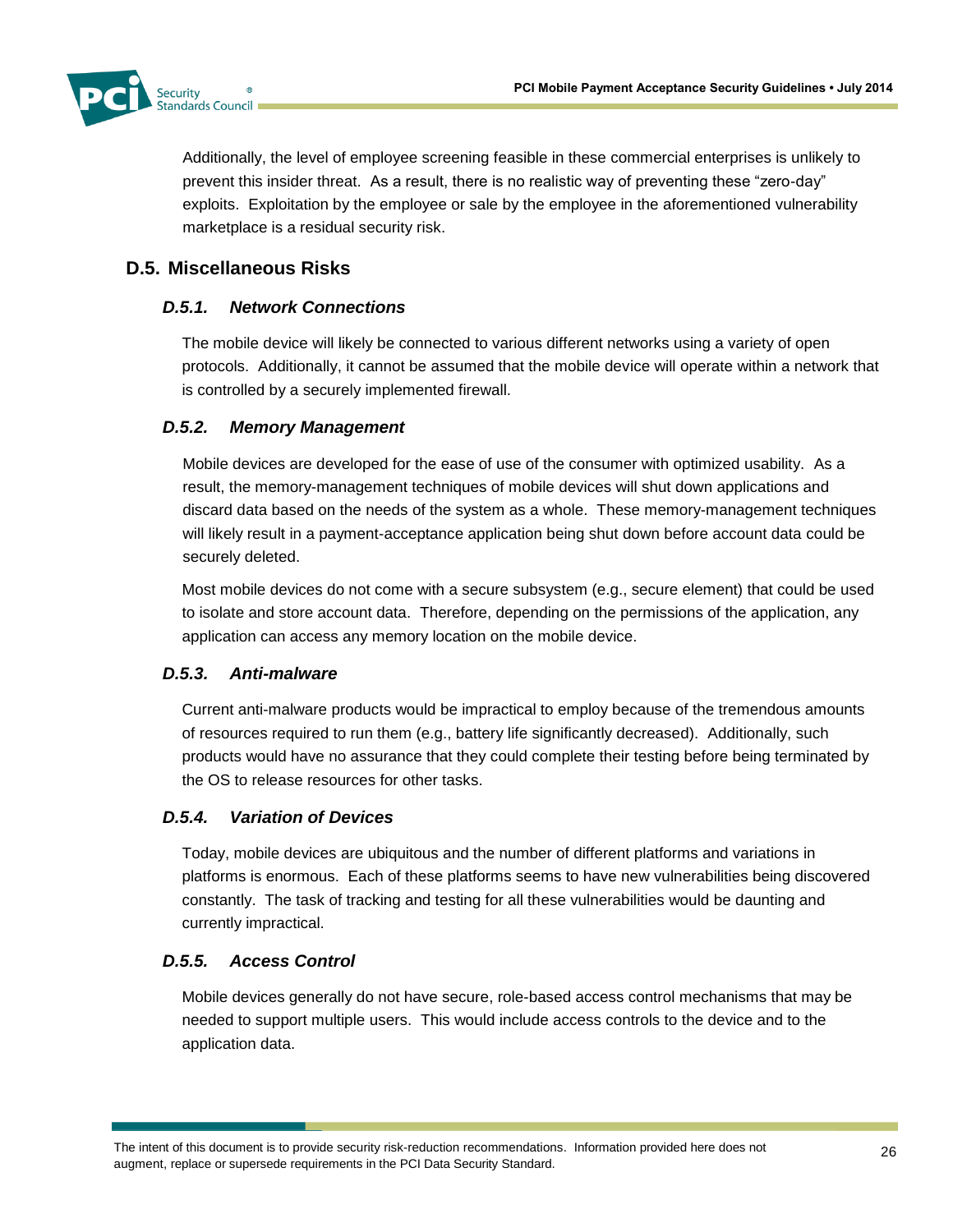

# **Appendix E: Industry Documents and External References**

Following are the sources of reference for this document.

- 1. ANSI X9.112-2009, *Wireless Management and Security — Part 1: General Requirements*.
- 2. *Best Practices for Mobile Device Banking Security.* ATM Industry Association (ATMIA). 2008.
- 3. CTIA The Wireless Association® : *Best Practices and Guidelines for Mobile Financial Services*, Version 01.14.2009, Effective Date: January 28, 2009.
- 4. World Bank Working Paper No. 146, *Integrity in Mobile Phone Financial Services: Measures for Mitigating Risks from Money Laundering and Terrorist Financing,* May 2008.
- 5. NIST Special Publication 800-124 Revision 1, *Guidelines for Managing the Security of Mobile Devices in the Enterprise*, June 2013. Computer Security Division, Information Technology Laboratory, National Institute of Standards and Technology. Gaithersburg, MD.
- 6. *Security of Proximity Mobile Payments* A Smart Card Alliance Contactless and Mobile Payments Council White Paper, May 2009, Publication Number: CPMC-09001.
- 7. *White Paper Mobile Payments*, Version 4.0, 18<sup>th</sup> October 2012, Document EPC492-09.
- 8. NIST Special Publication 800-57, *Recommendation For Key Management,* March 2007. Computer Security Division, Information Technology Laboratory, National Institute of Standards and Technology. Gaithersburg, MD.
- 9. ISO/IEC 11770-5:2011 *Information technology -- Security techniques -- Key management*
- 10. *OWASP Top 10 Mobile Risks*. OWASP Mobile Security Project, The OWASP Foundation. May 2, 2014. WWW.OWASP.ORG